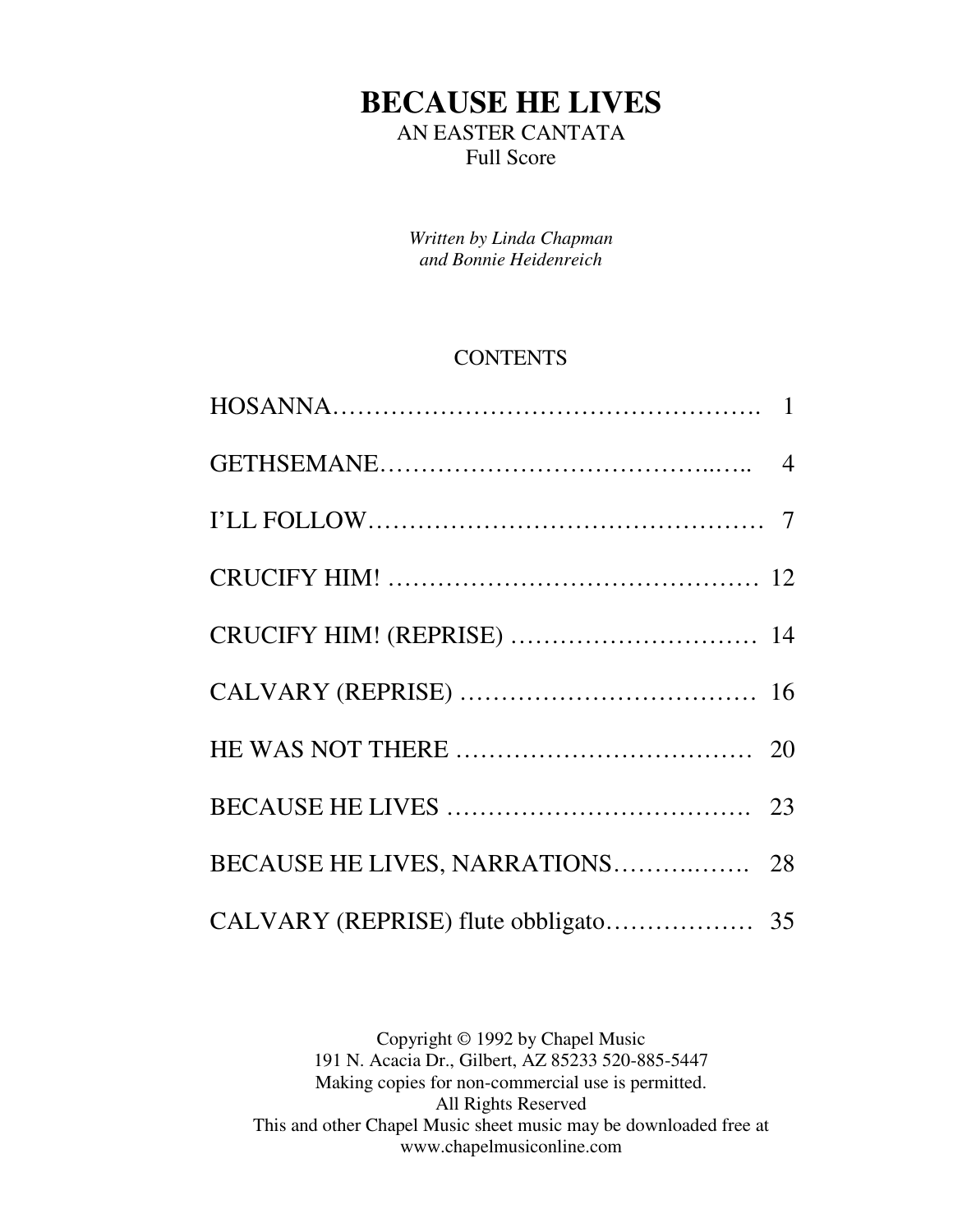#### **HOSANNA!**

"...as King of the Jews--riding on my colt."







Copyright © 1992 by Chapel Music 191 N. Acacia Dr., Gilbert, AZ 85233 520-885-5447 Making copies for non-commercial use is permitted. All Rights Reserved This and other Chapel Music sheet music may be downloaded free at www.chapelmusiconline.com

1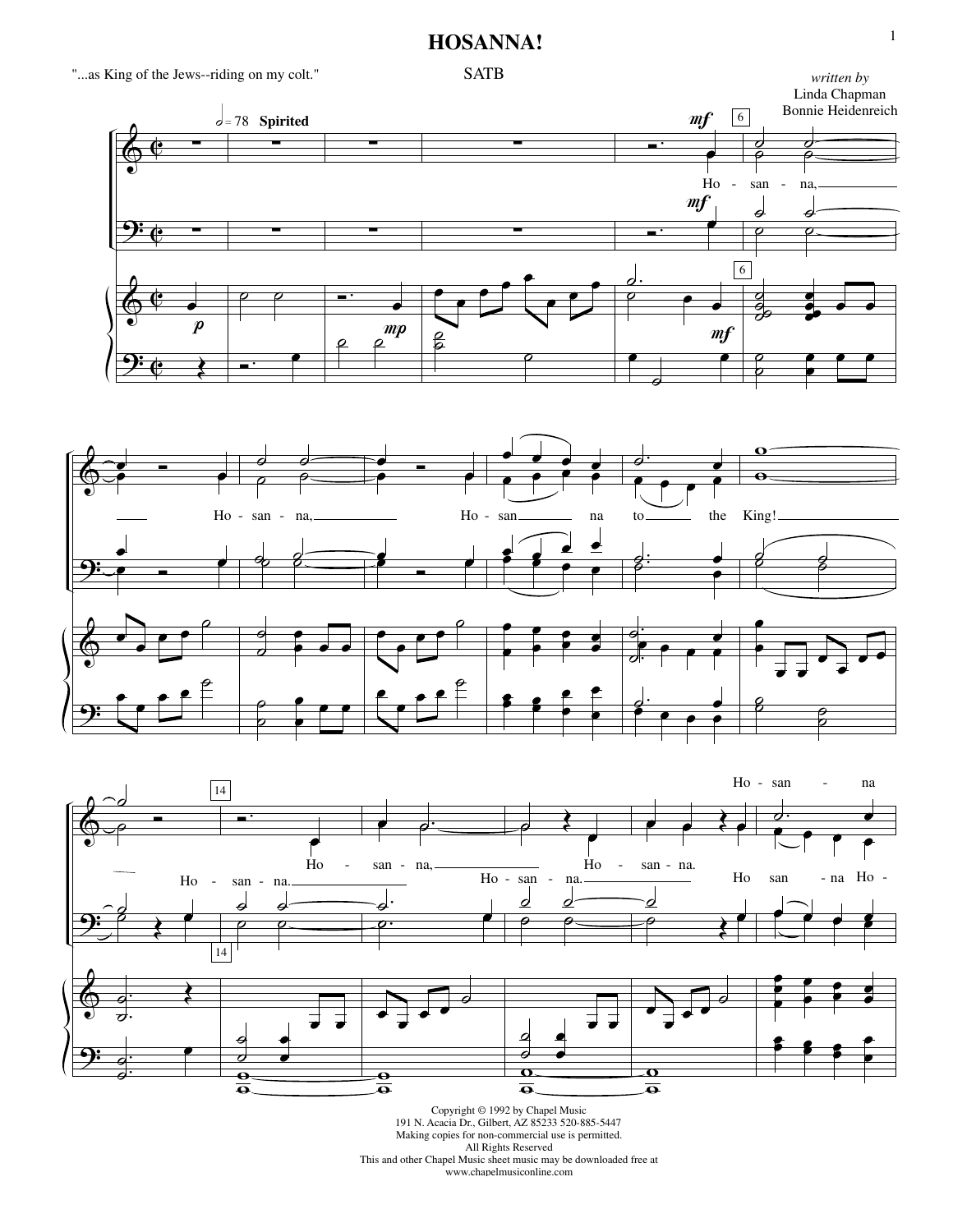



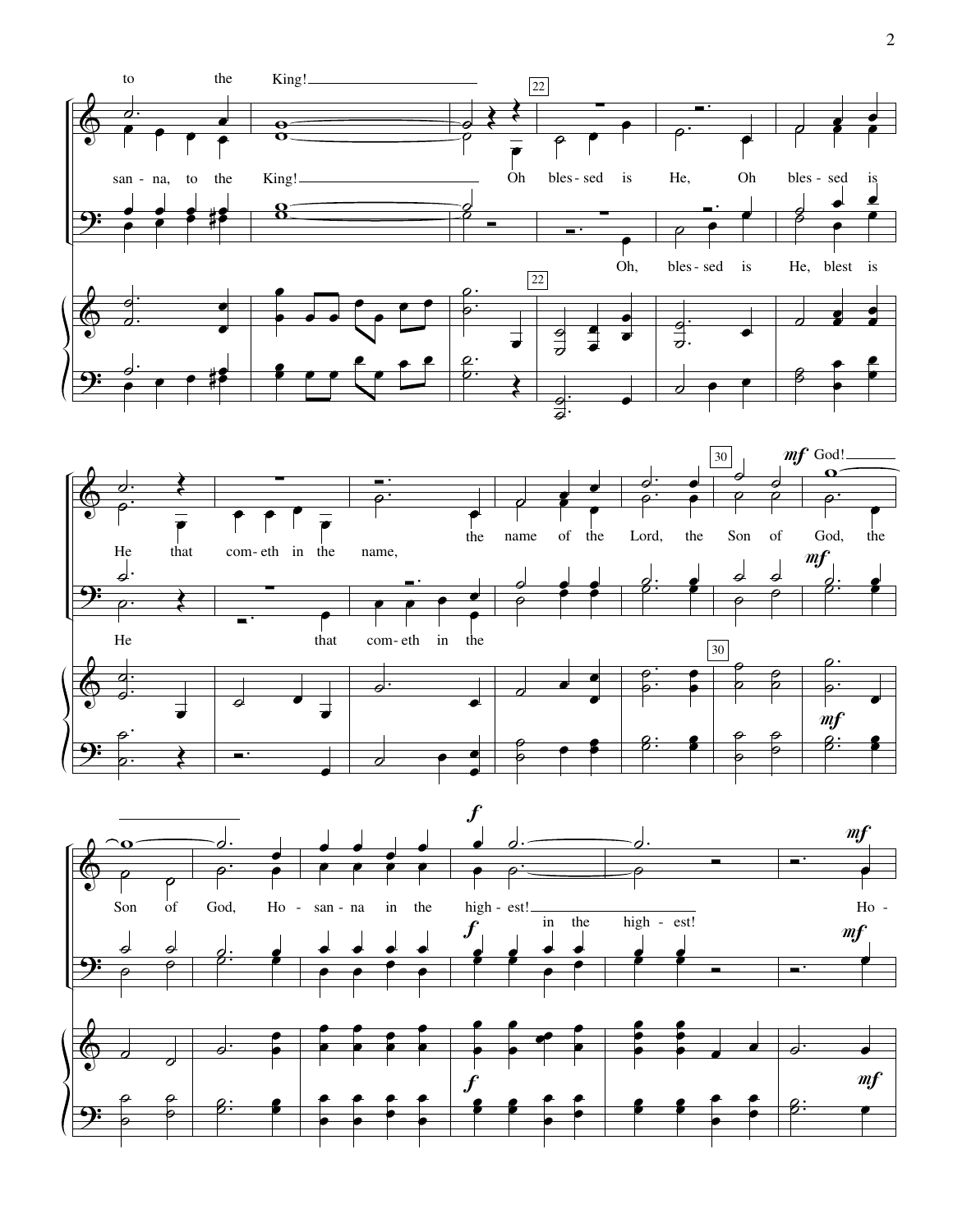



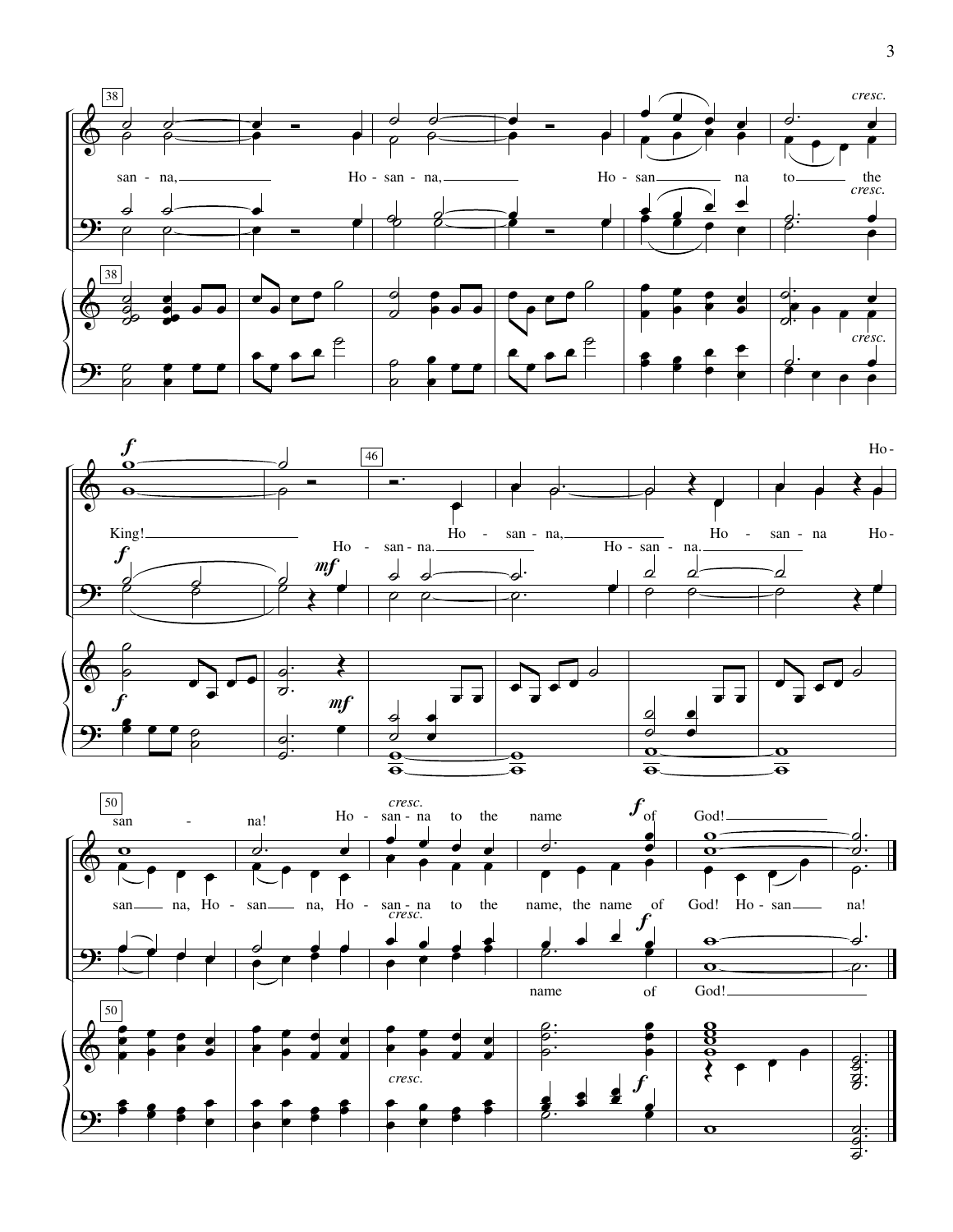#### GETHSEMANE SATB

"...if I rested my eyes for just a moment. (music starts) Little did I know that as I slept, my Savior would offer the greatest sacrifice the world has ever known...out of love."

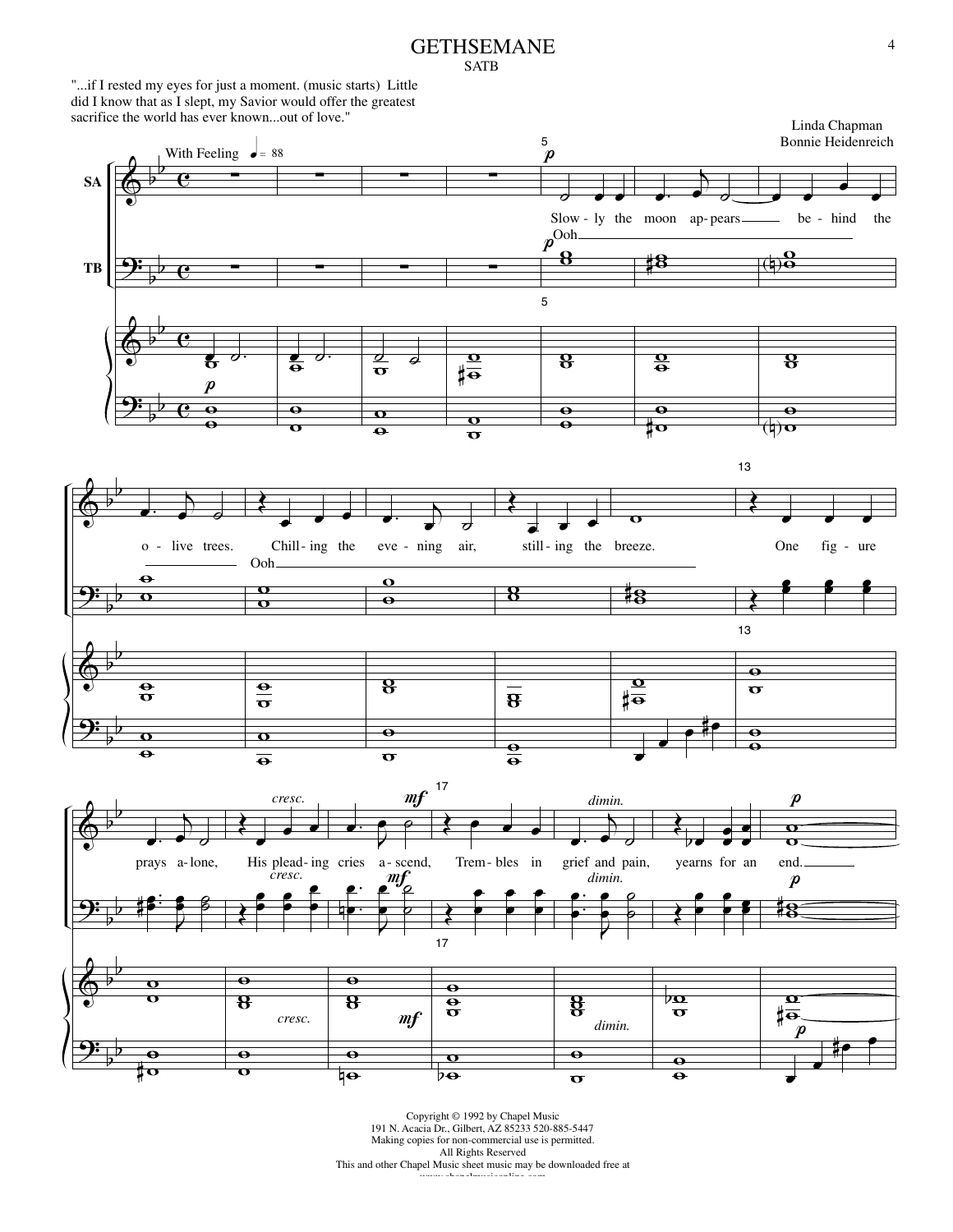

 $\overline{\bullet}$  $\overline{\bullet}$  $\bullet$  $\overline{\bullet}$  $\overline{\bullet}$  $\overline{\bullet}$ P  $\overline{\bullet}$  $\bullet$  $\overline{\phantom{a}}$ P  $\overline{\phantom{a}}$  $\bullet$  $\overline{\bullet}$ P  $\overline{\bullet}$  $\frac{1}{2}$ 

þ  $\frac{1}{2}$  $\frac{1}{2}$  $\frac{1}{2}$  $\frac{1}{2}$ 

 $\overline{\phantom{a}}$ 

 $\overline{8}$ р<br>8

 $\overline{\phantom{a}}$  $\overline{\bullet}$ 

<u>9:</u>

ŧ

5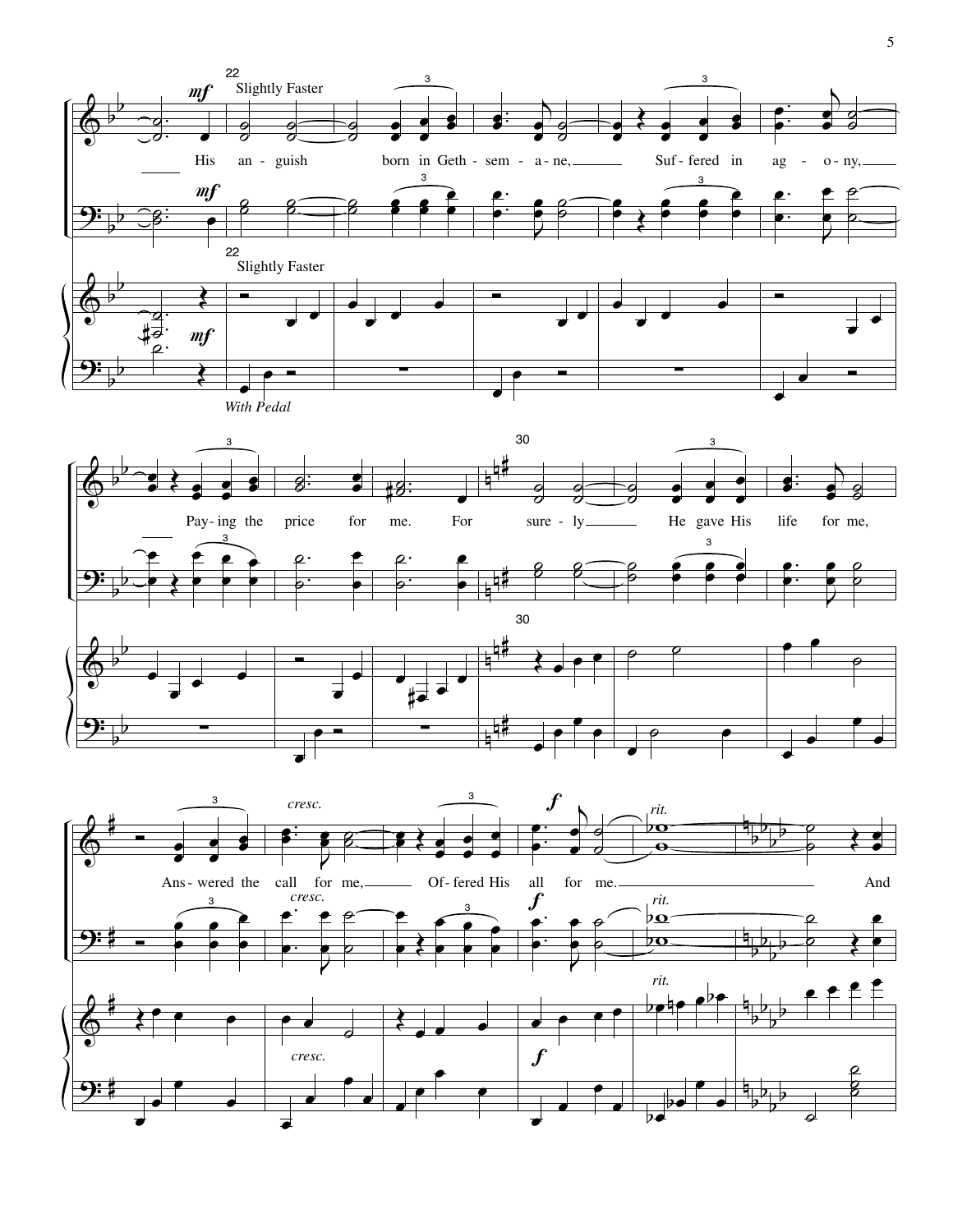



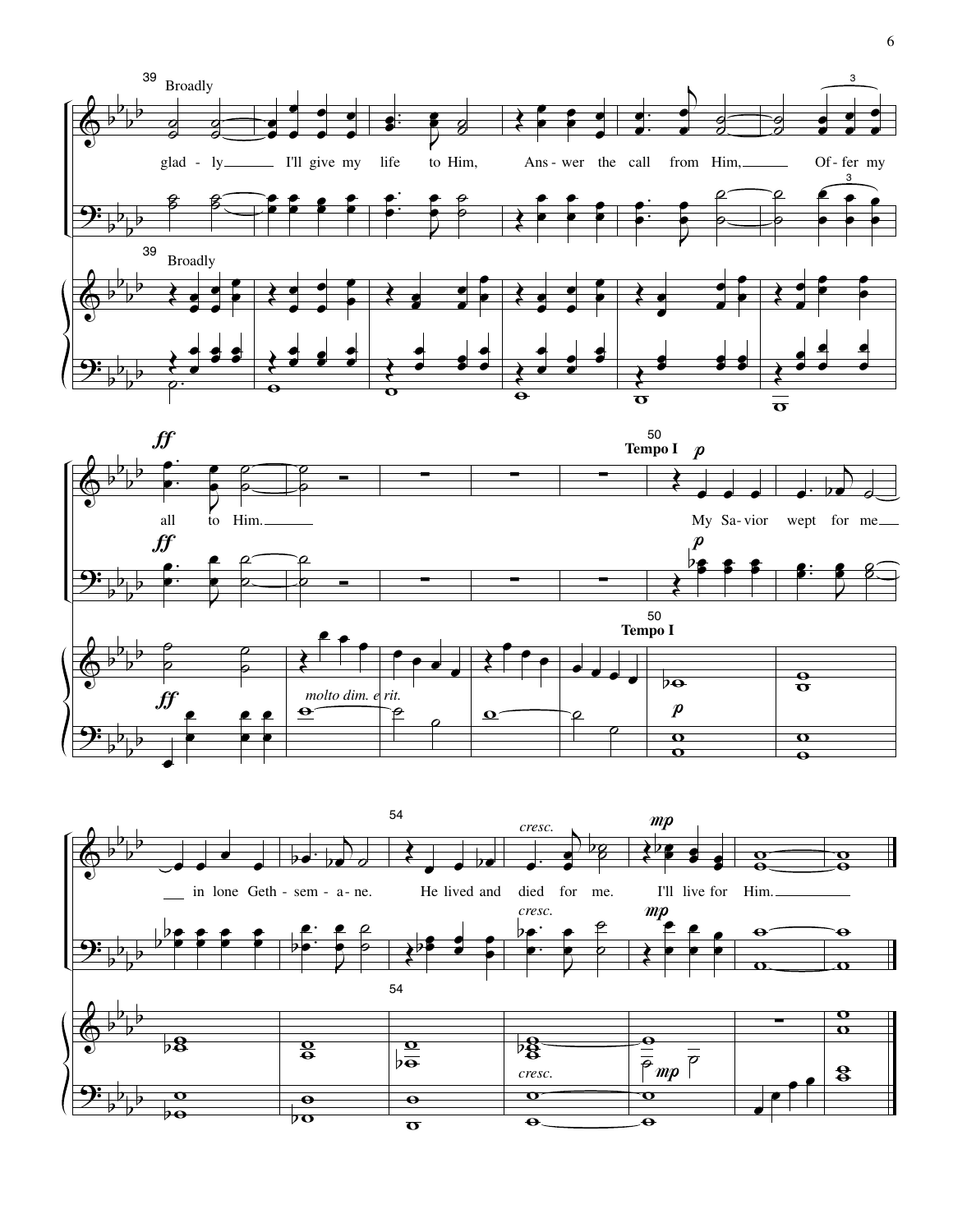## I'LL FOLLOW

#### SATB with Tenor or Baritone Solo

"...since the day I first heard His voice along the shores of the Sea of Galilee. I would follow Him now."

Linda Chapman Bonnie Heidenreich

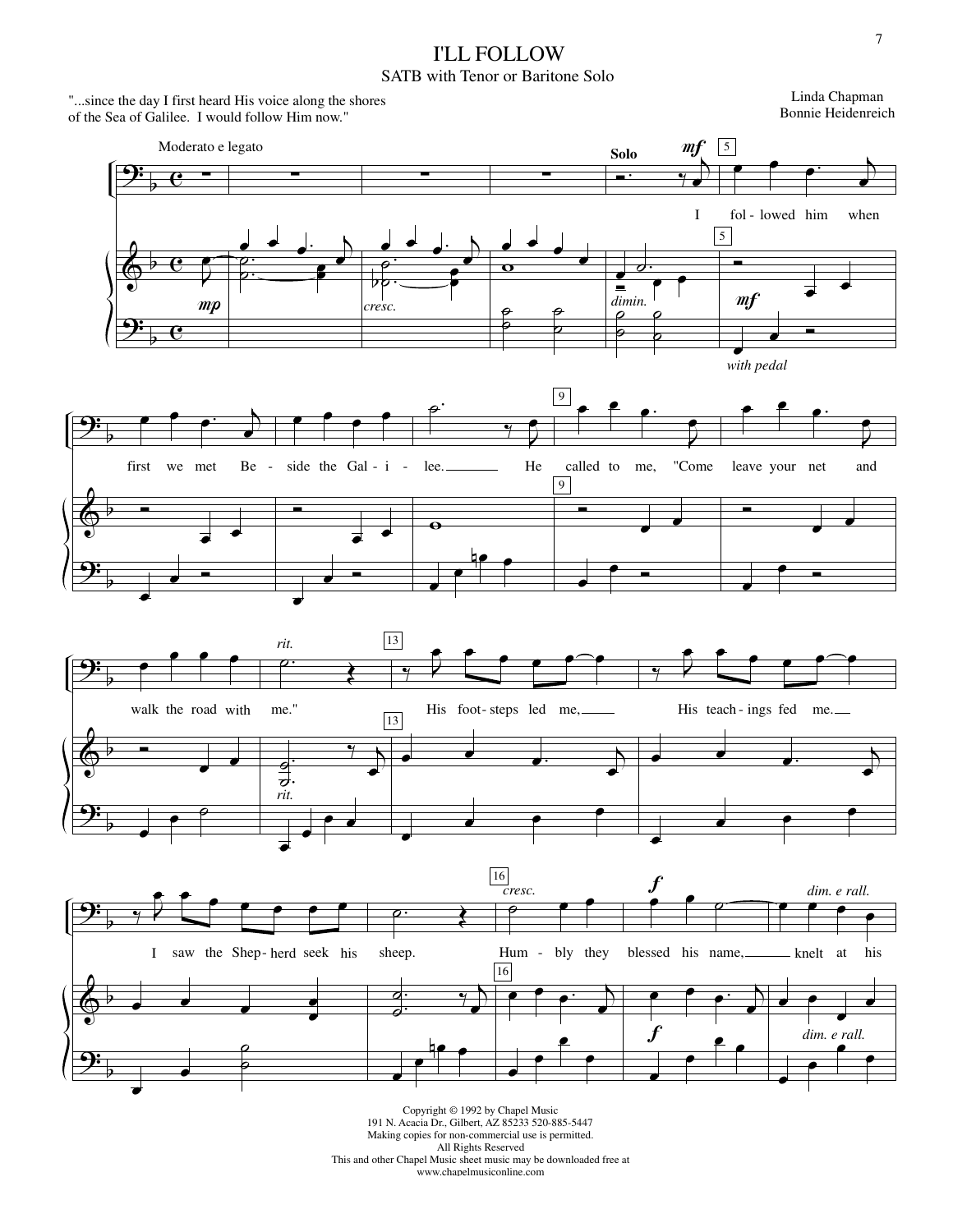



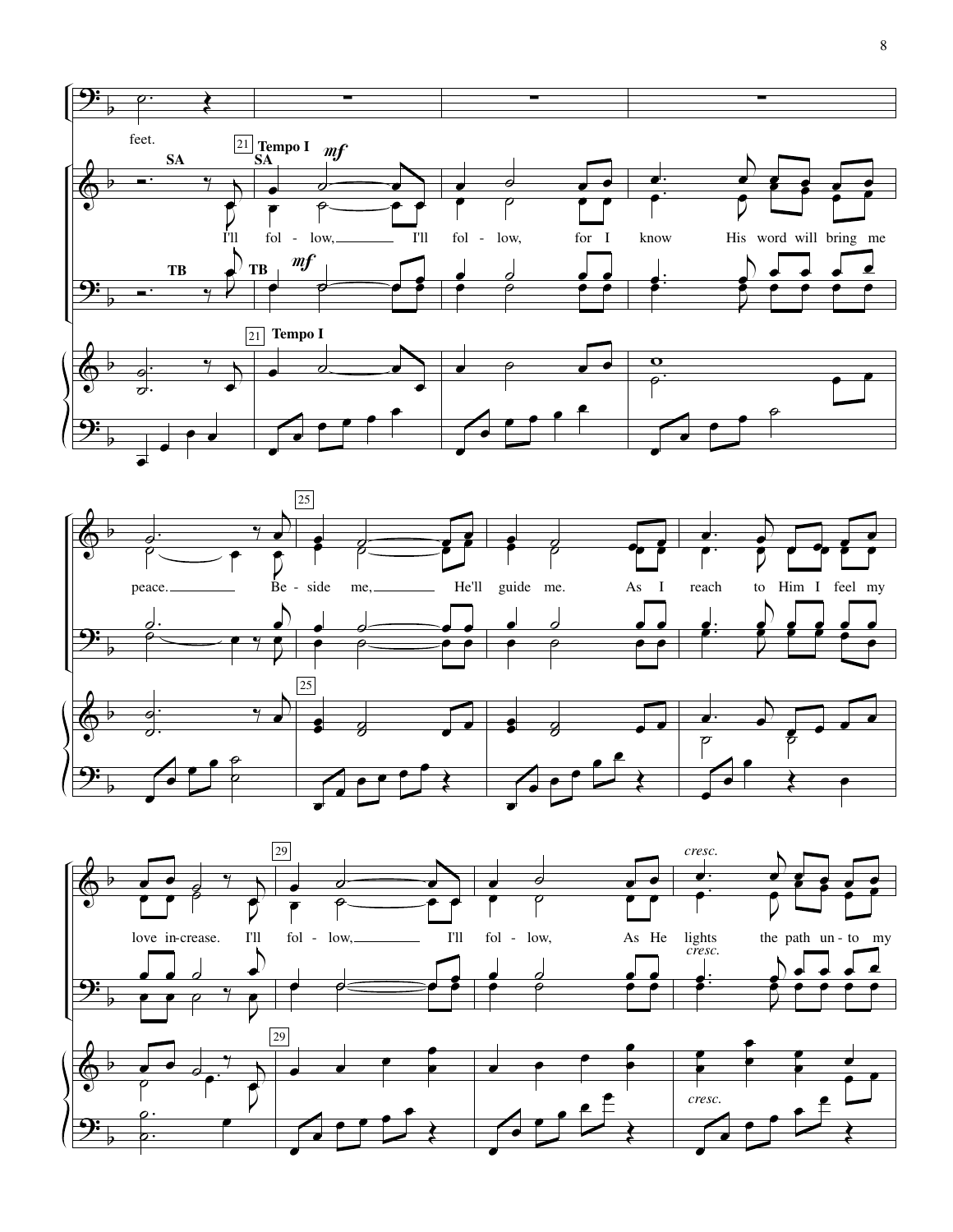





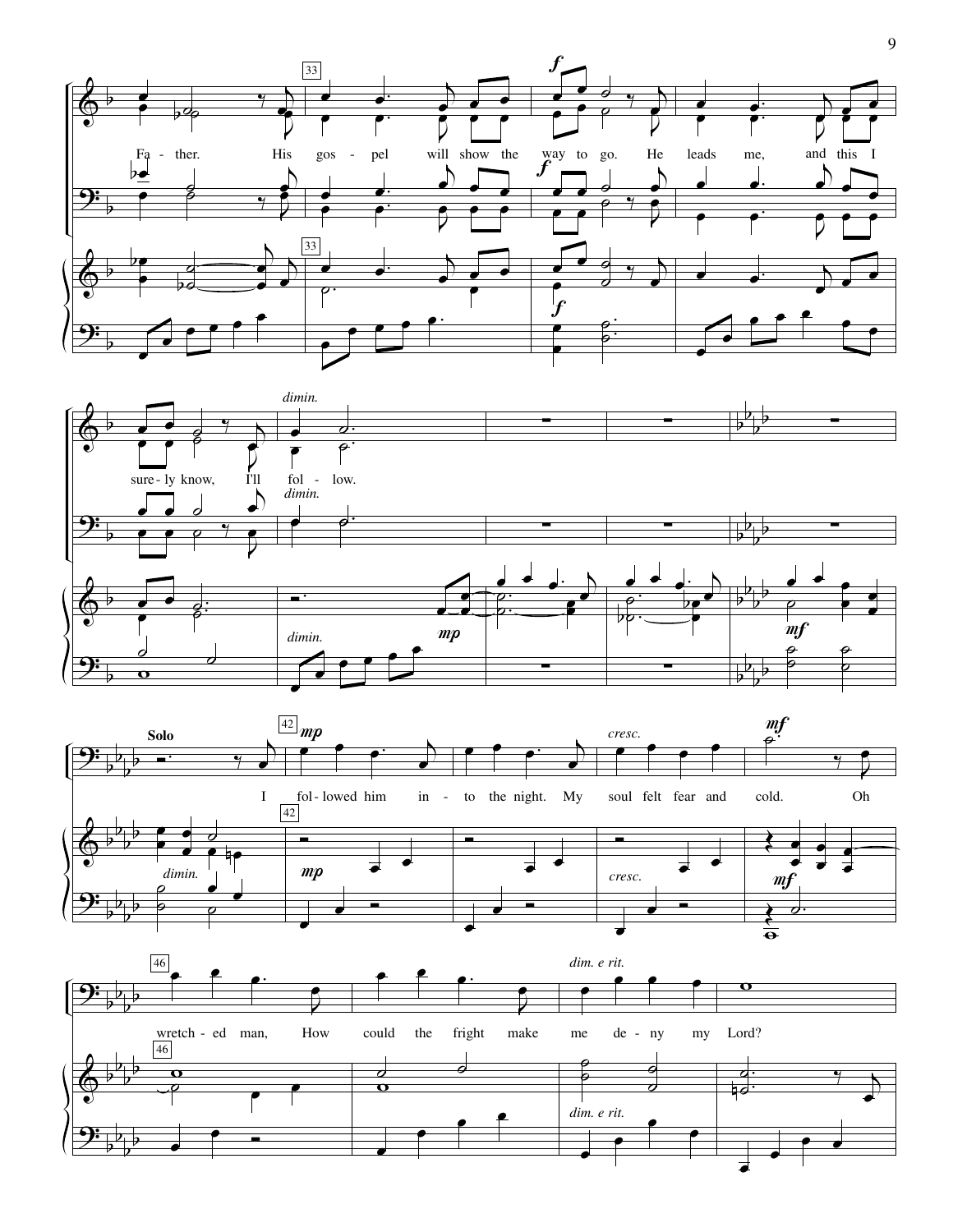



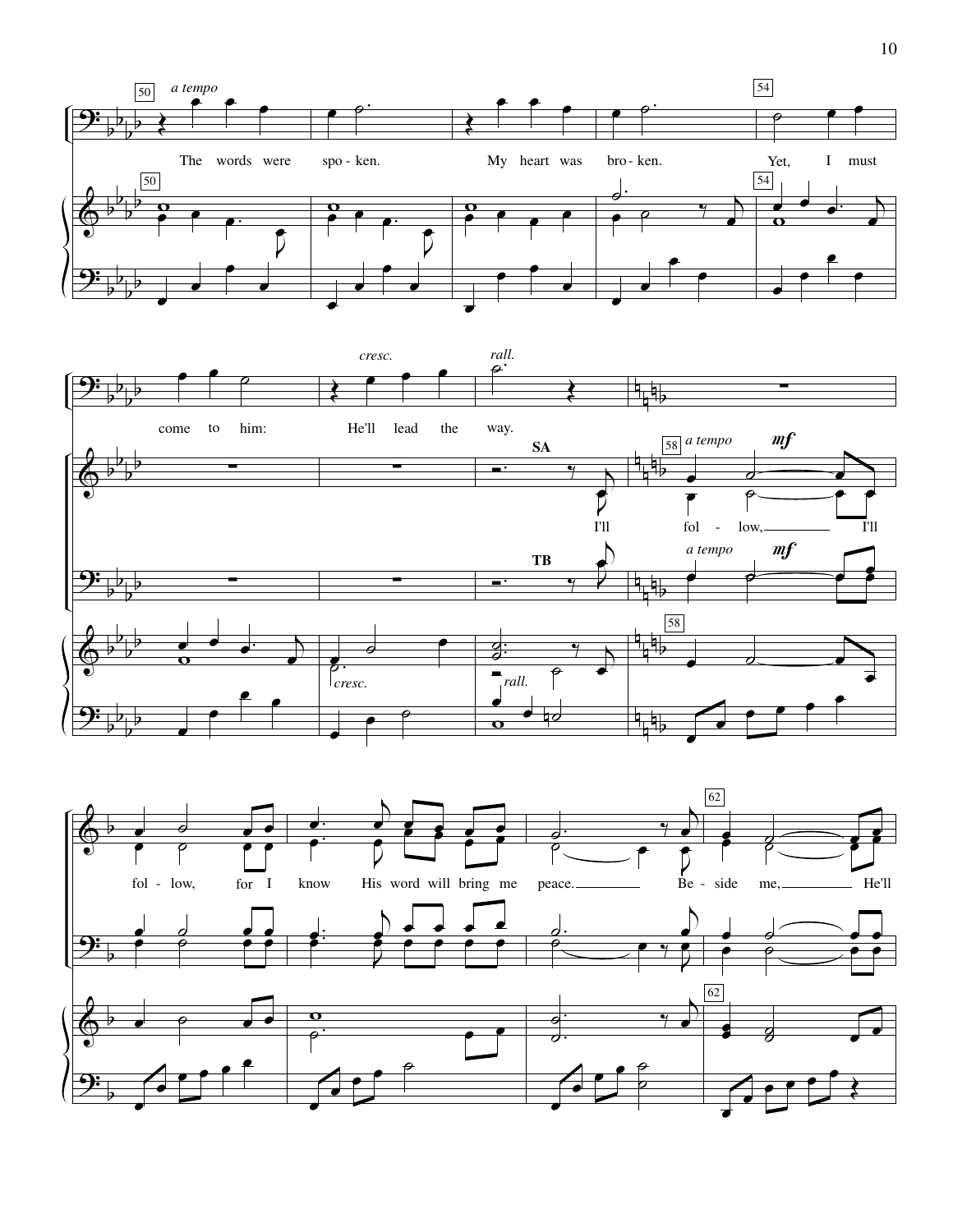



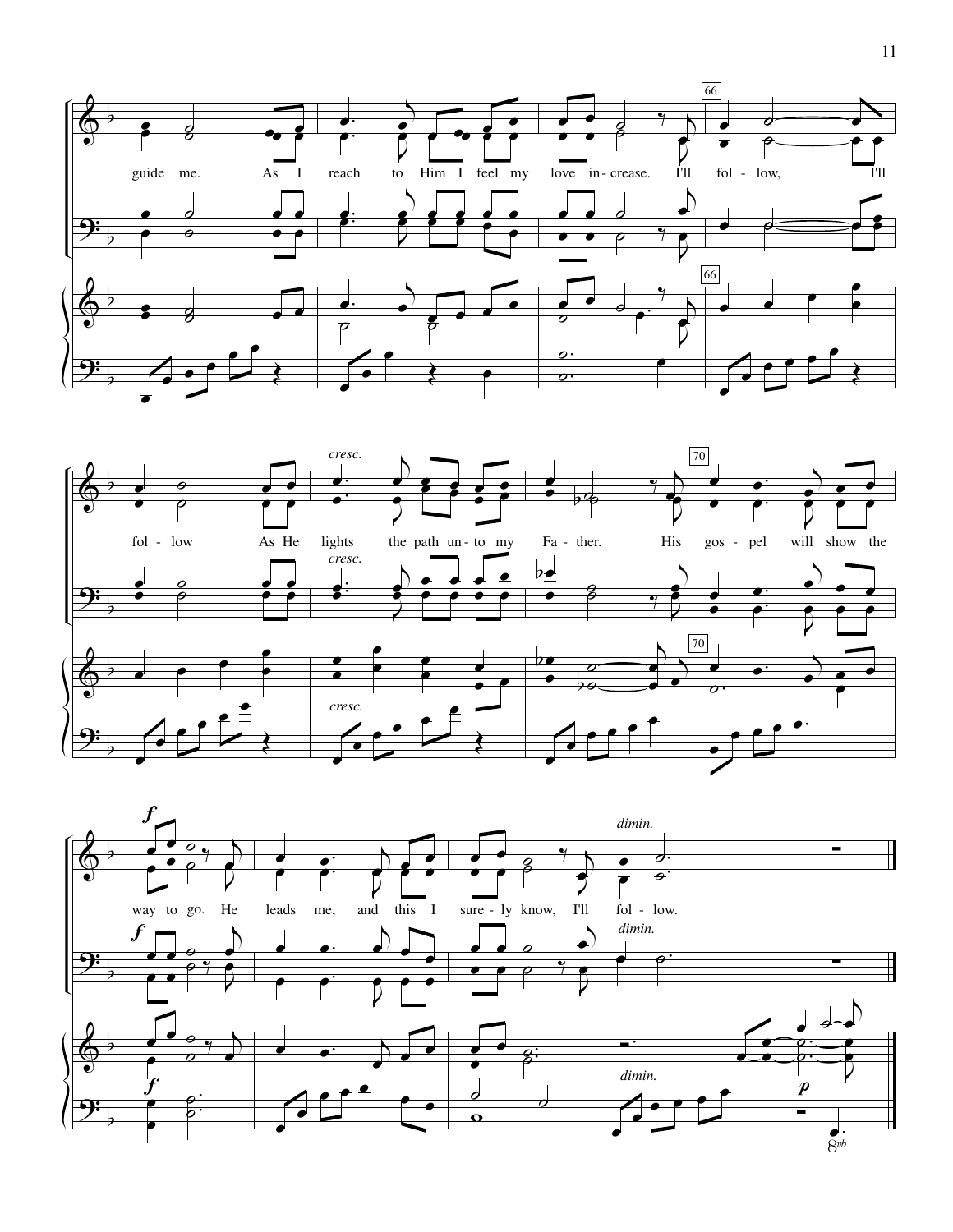#### CRUCIFY HIM! From "Because He Lives" SATB

"...The guilt...lies wrapped around the souls of those standing in the palace courtyard."



191 N. Acacia Dr., Gilbert, AZ 85233 520-885-5447 Making copies for non-commercial use is permitted. All Rights Reserved This and other Chapel Music sheet music may be downloaded free at www.chapelmusiconline.com

Linda Chapman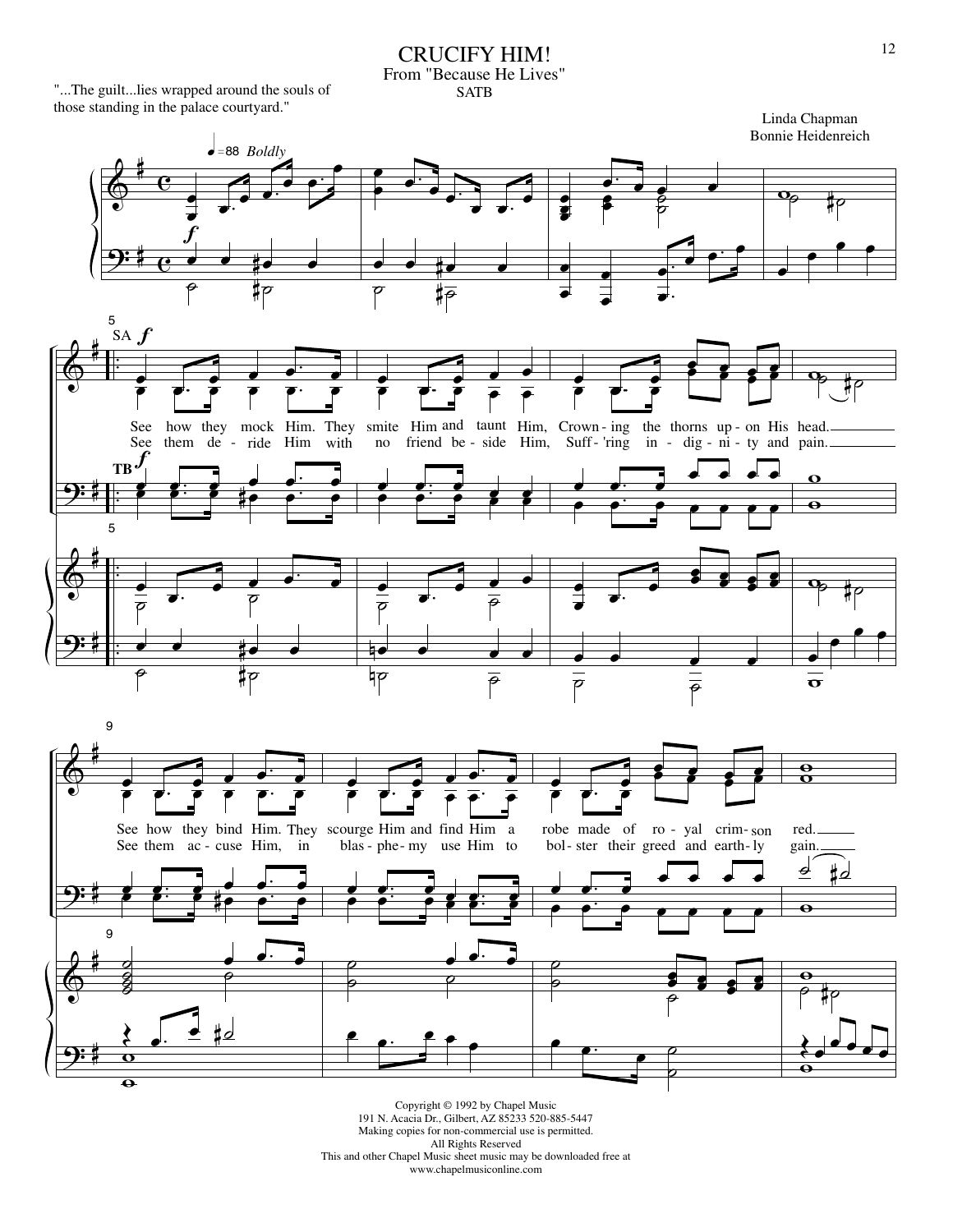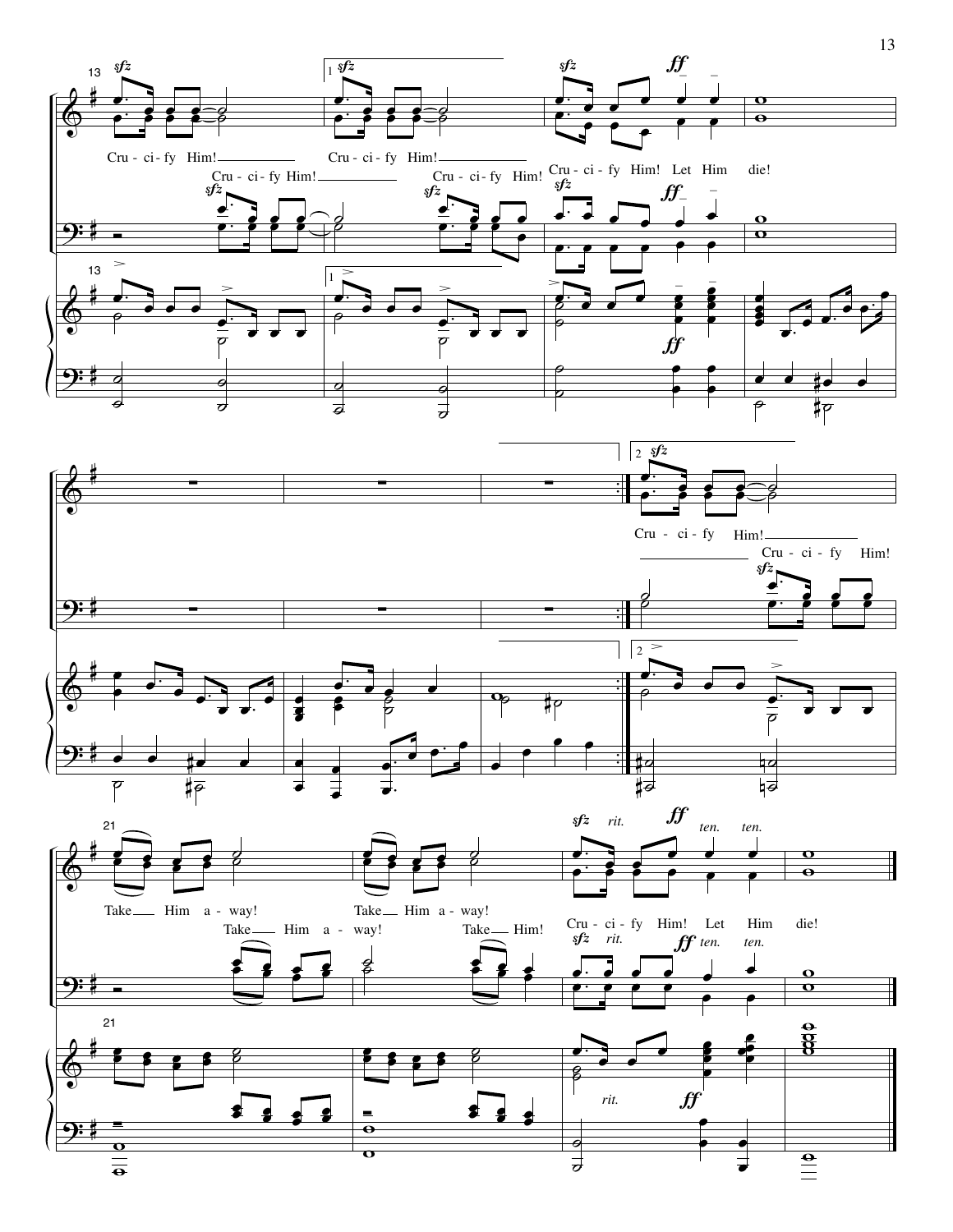#### Crucify Him (Reprise)

"...Could the old woman be right? If He was indeed the Messiah, these people were making a terrible, tragic mistake."

Linda Chapman and Bonnie Heidenreich





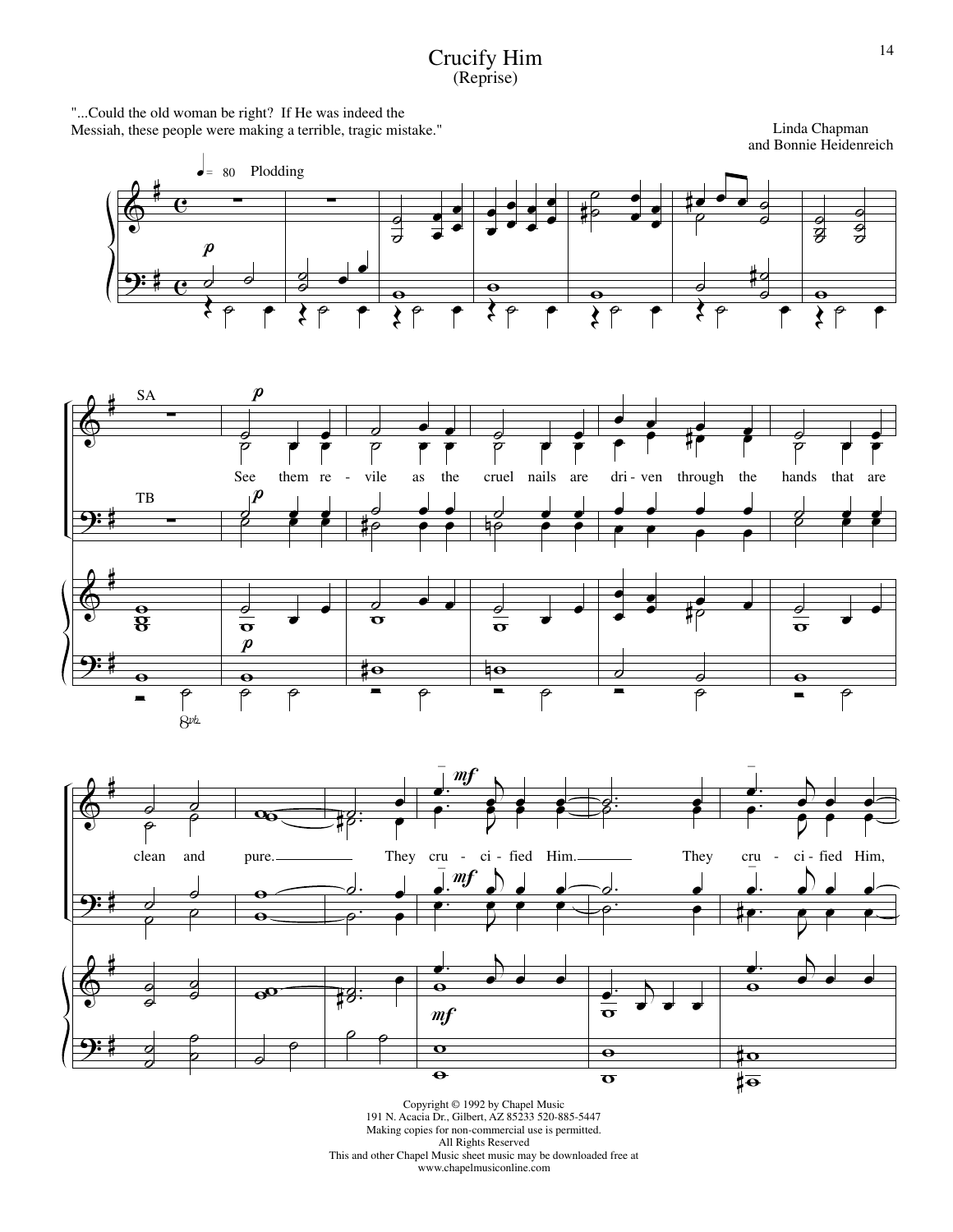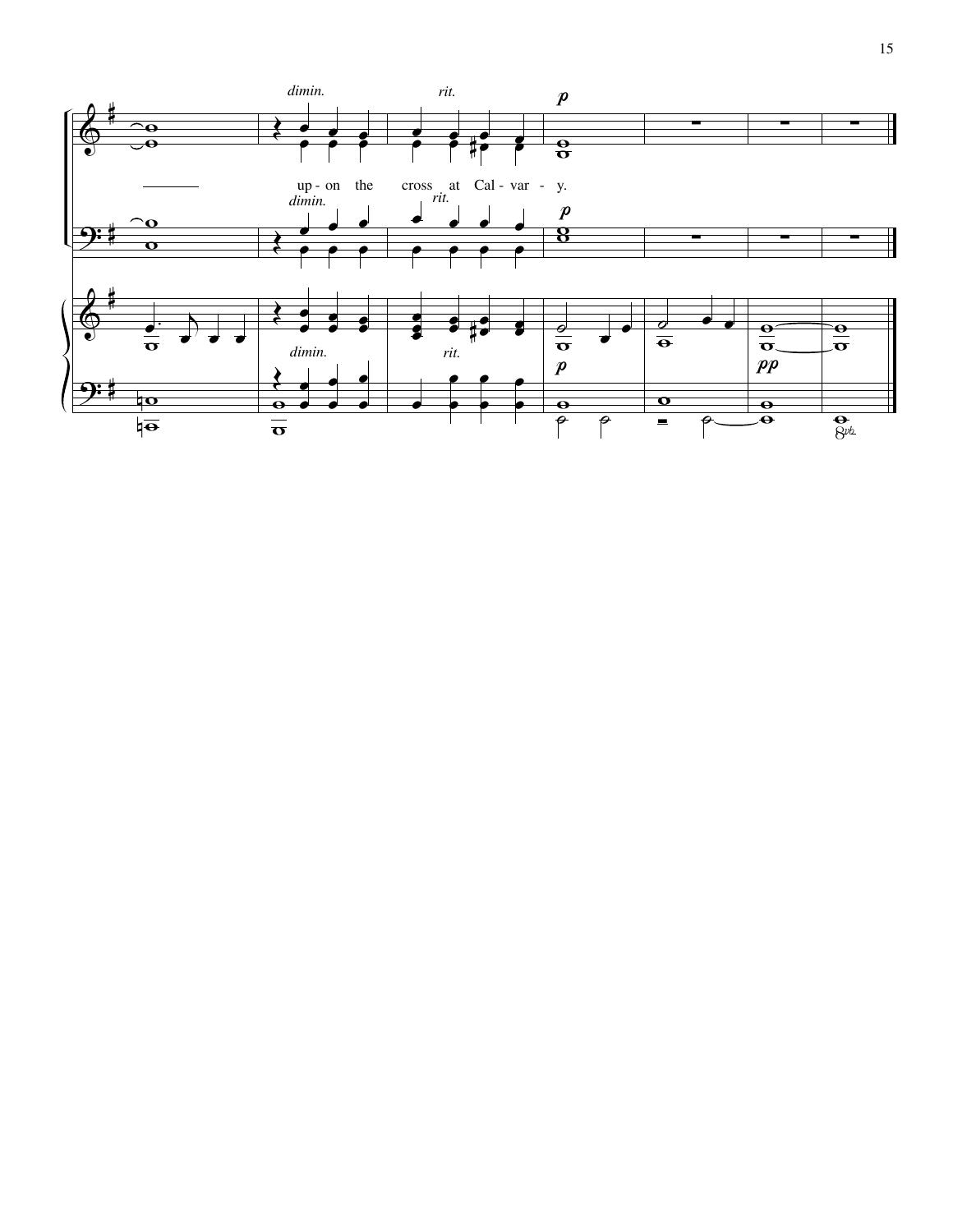# CALVARY (Reprise)

SATB with Violin or Flute

"...the death of this man. A mortal man? (music begins) No. A new thought swelled in my heart, bringing tears to my eyes and joy to my soul. I looked again into the face of cross. Truly, this is the Son of God!"







Copyright © 1994 by Chapel Music 191 N. Acacia Dr., Gilbert, AZ 85233 520-885-5447 Making copies for non-commercial use is permitted. All Rights Reserved This and other Chapel Music sheet music may be downloaded free at www.chapelmusiconline.com

*written by*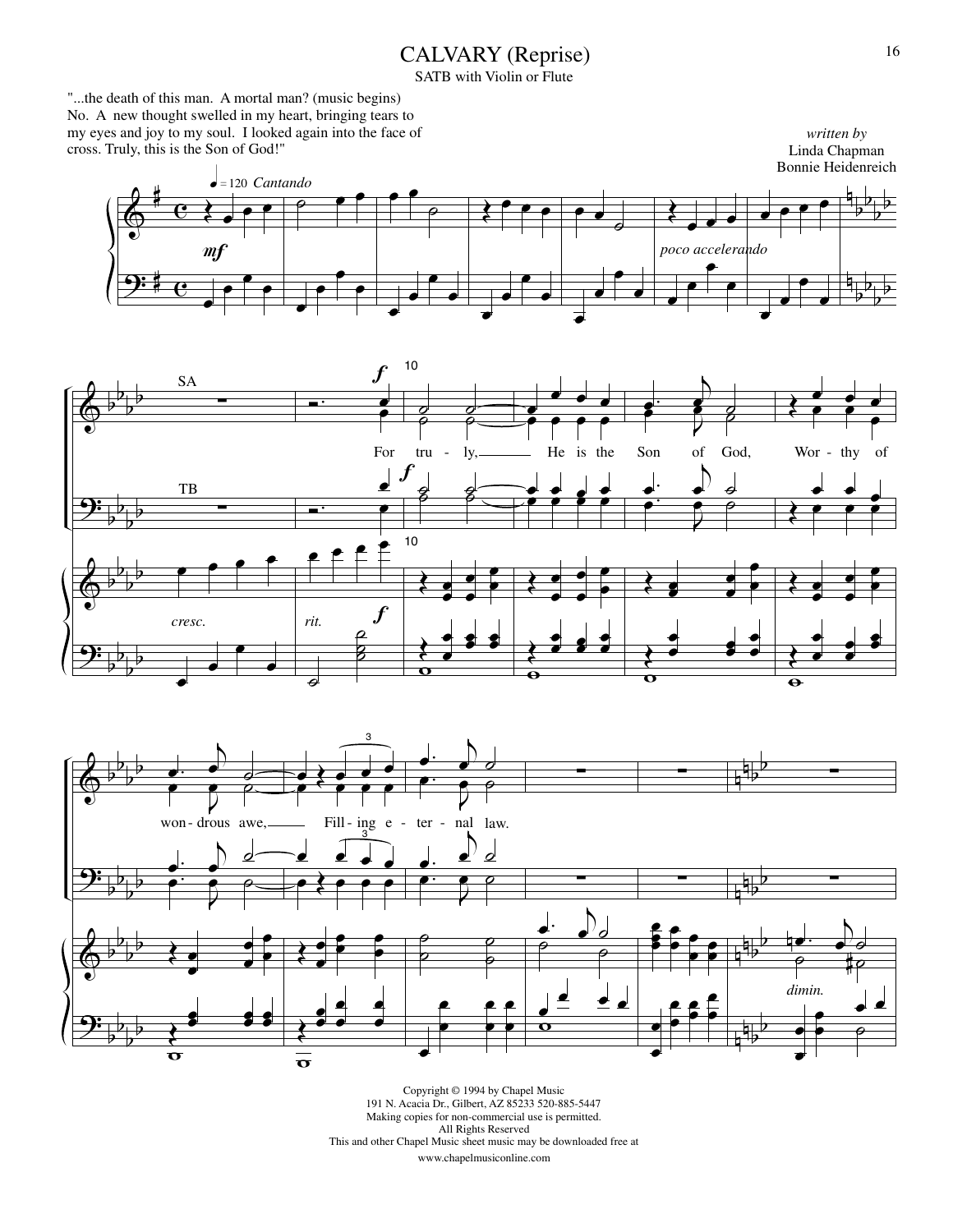

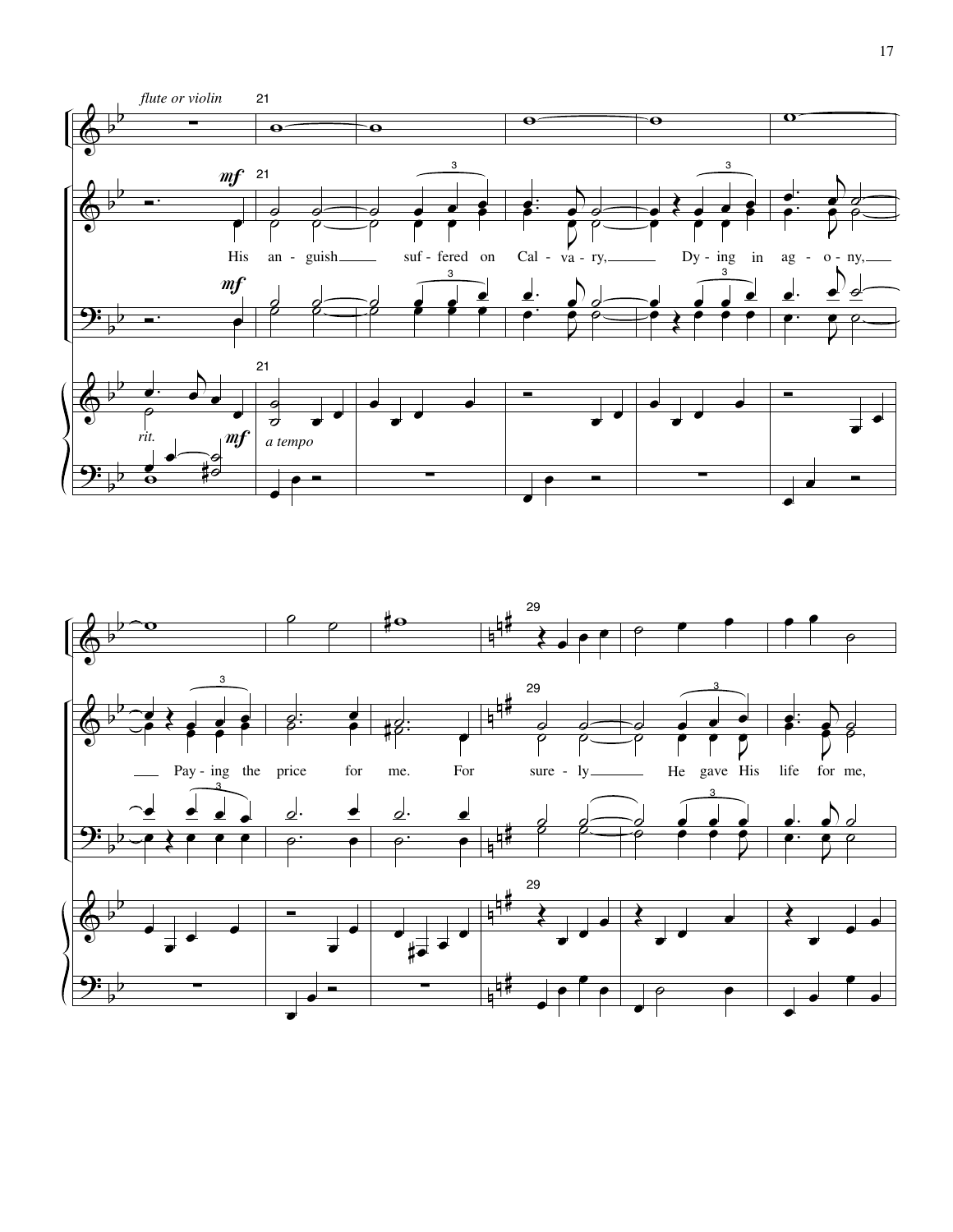

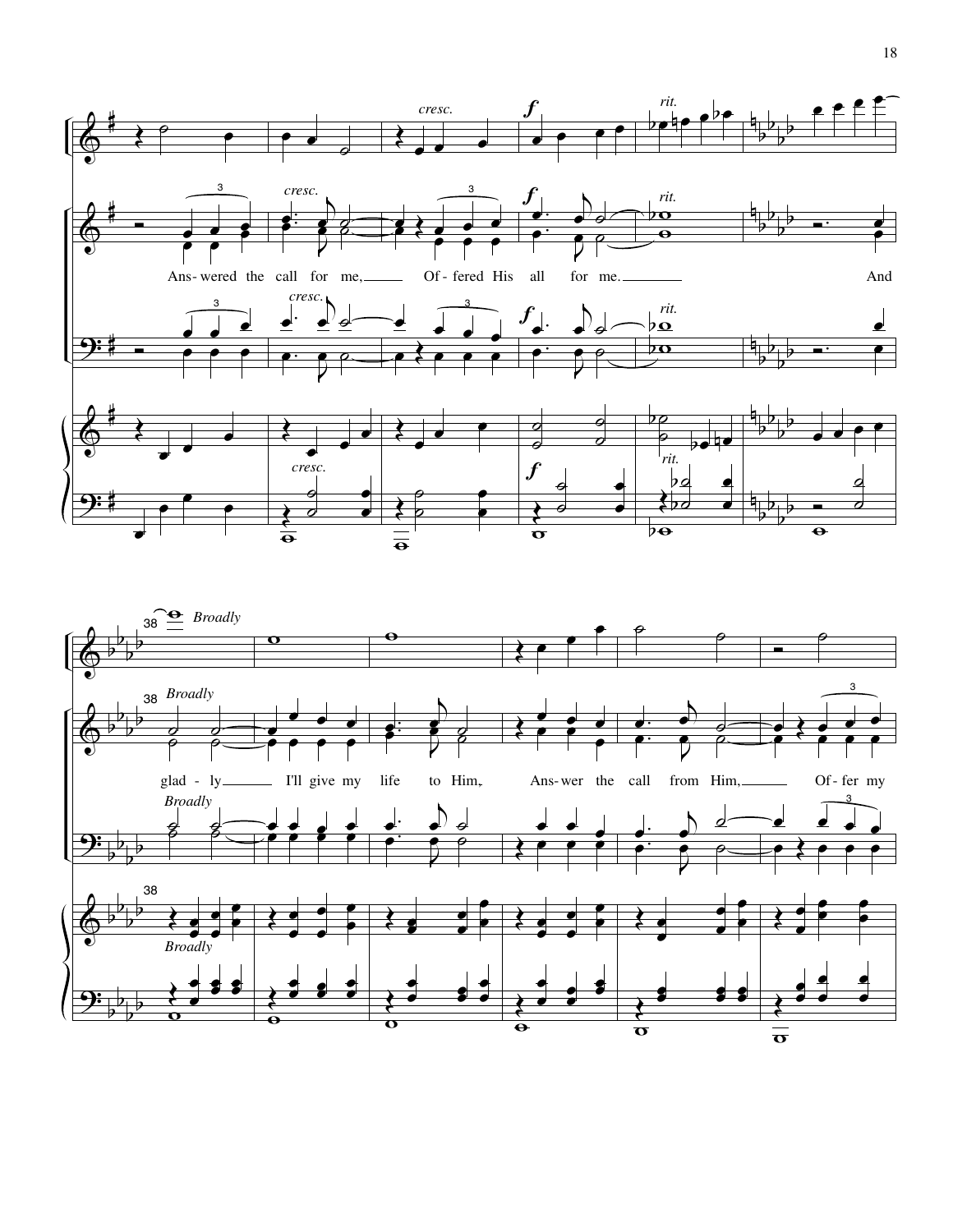

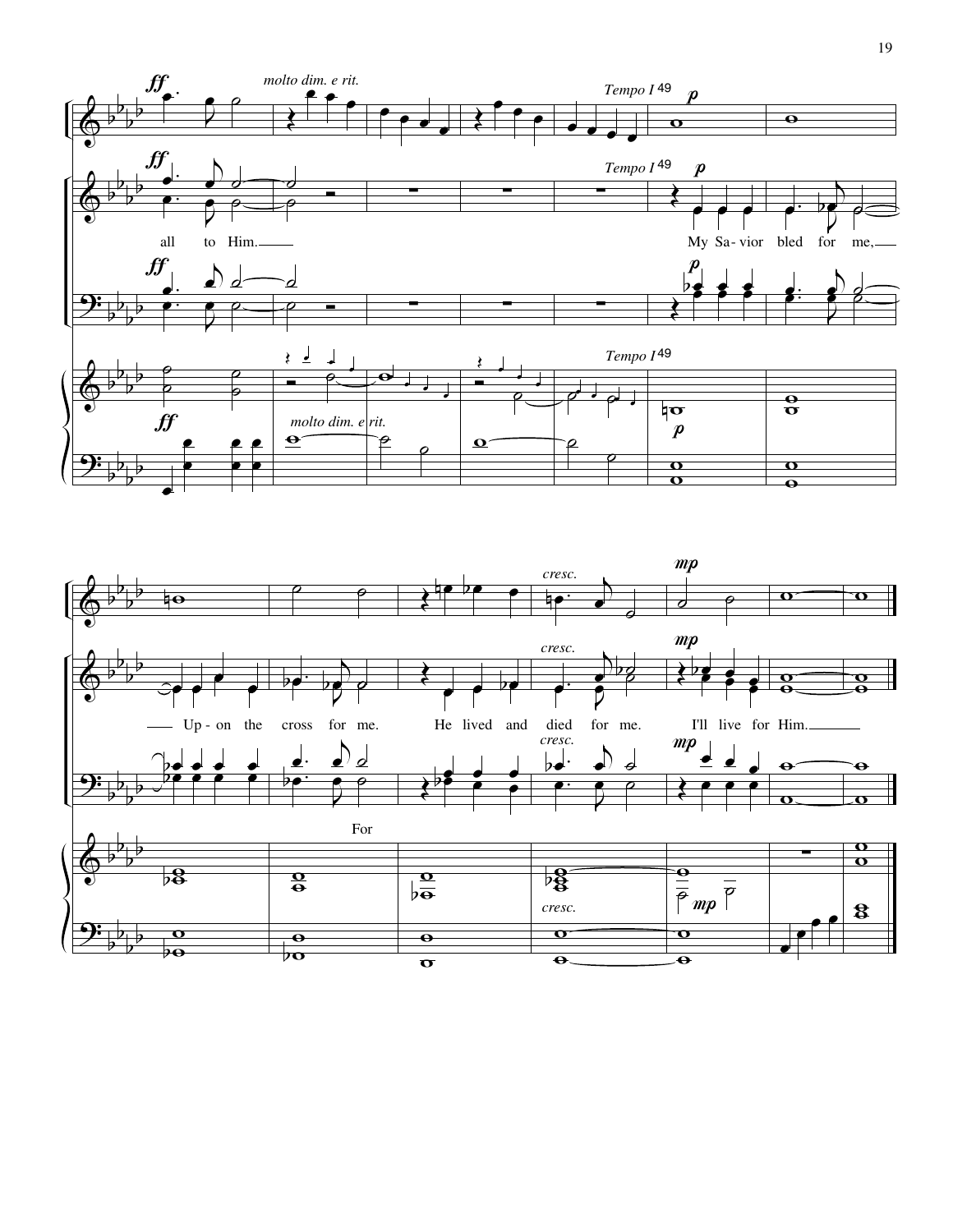## CALVARY (Reprise)

*by Linda Chapman and Bonnie Heidenreich*



From "Because He Lives" Easter Cantata

Flute or Violin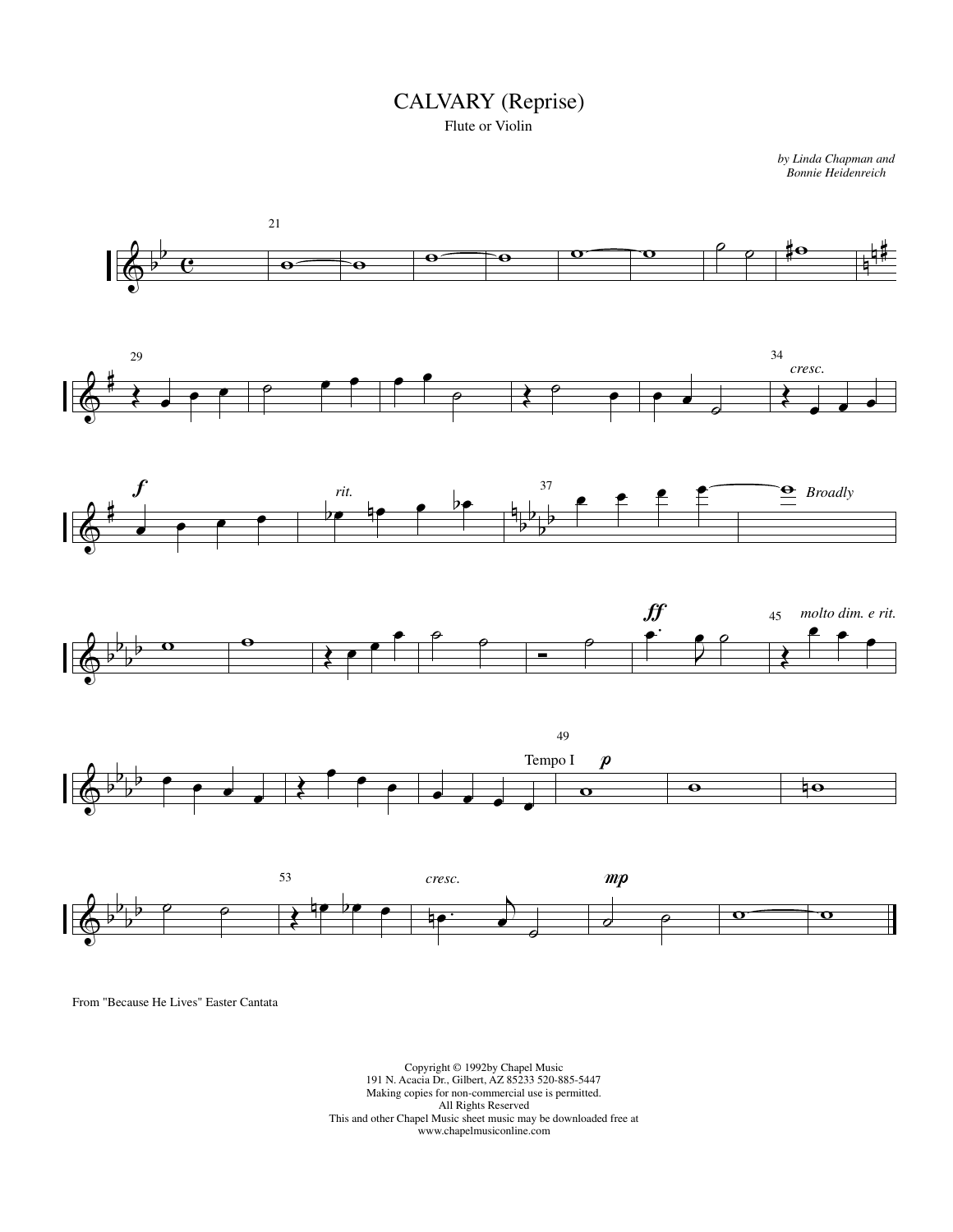## He Was Not There Soprano Solo

"...when the other Mary and I left for the sepulchre. (music begins) Traces of darkness still lingered, but there was promise in the air and we were anxious for the task ahead. Arriving at the tomb, we were startled and frightened by what we saw."







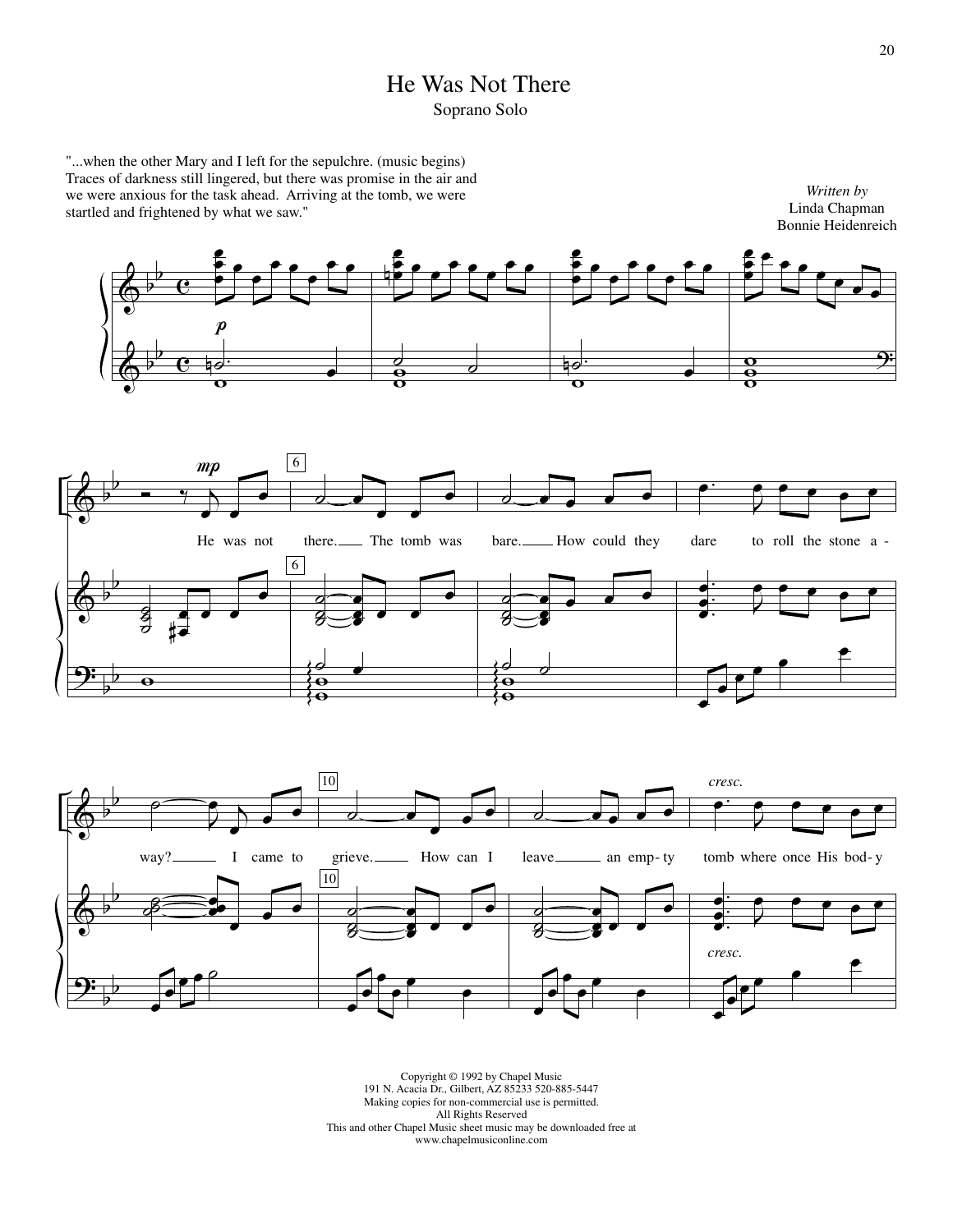



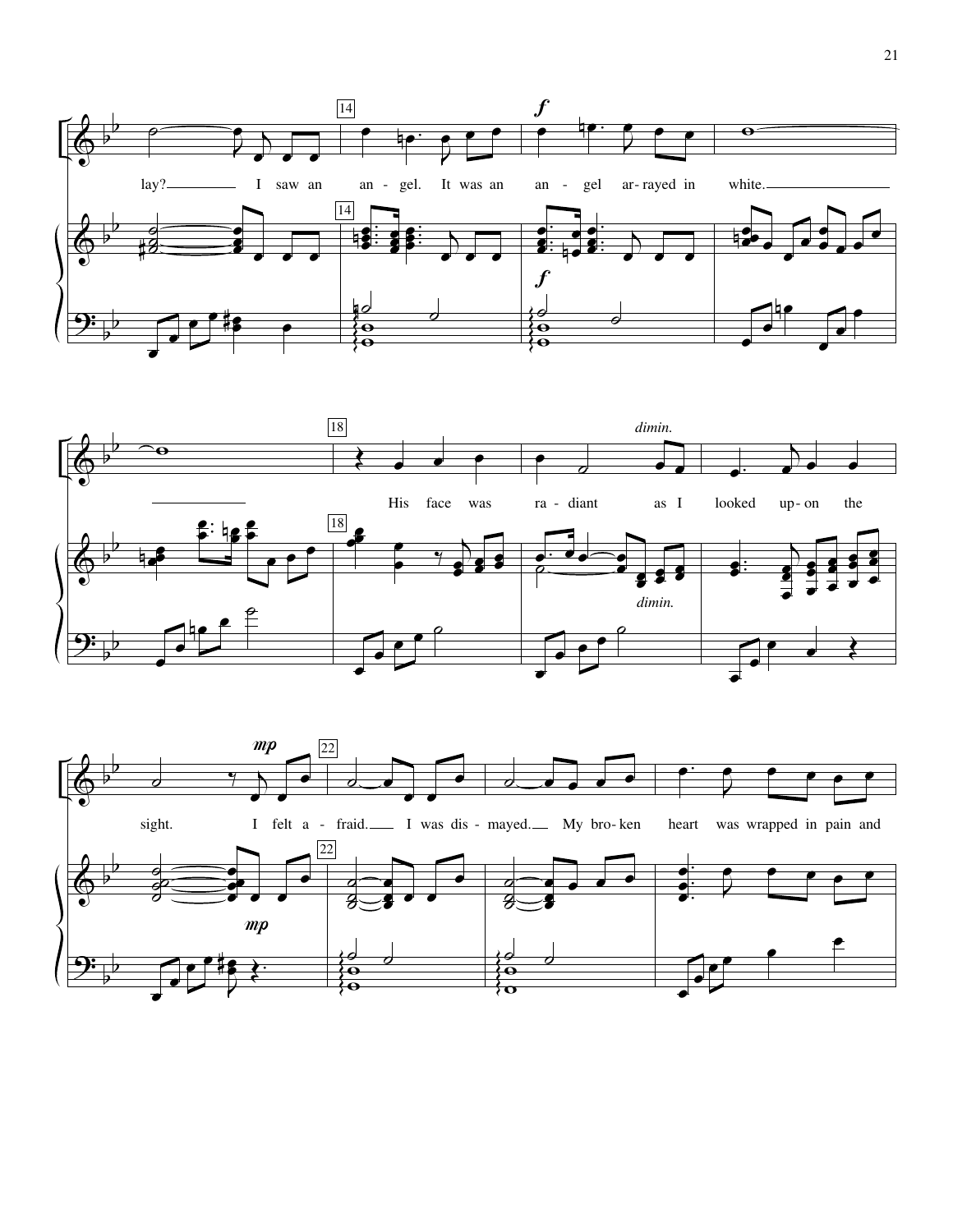



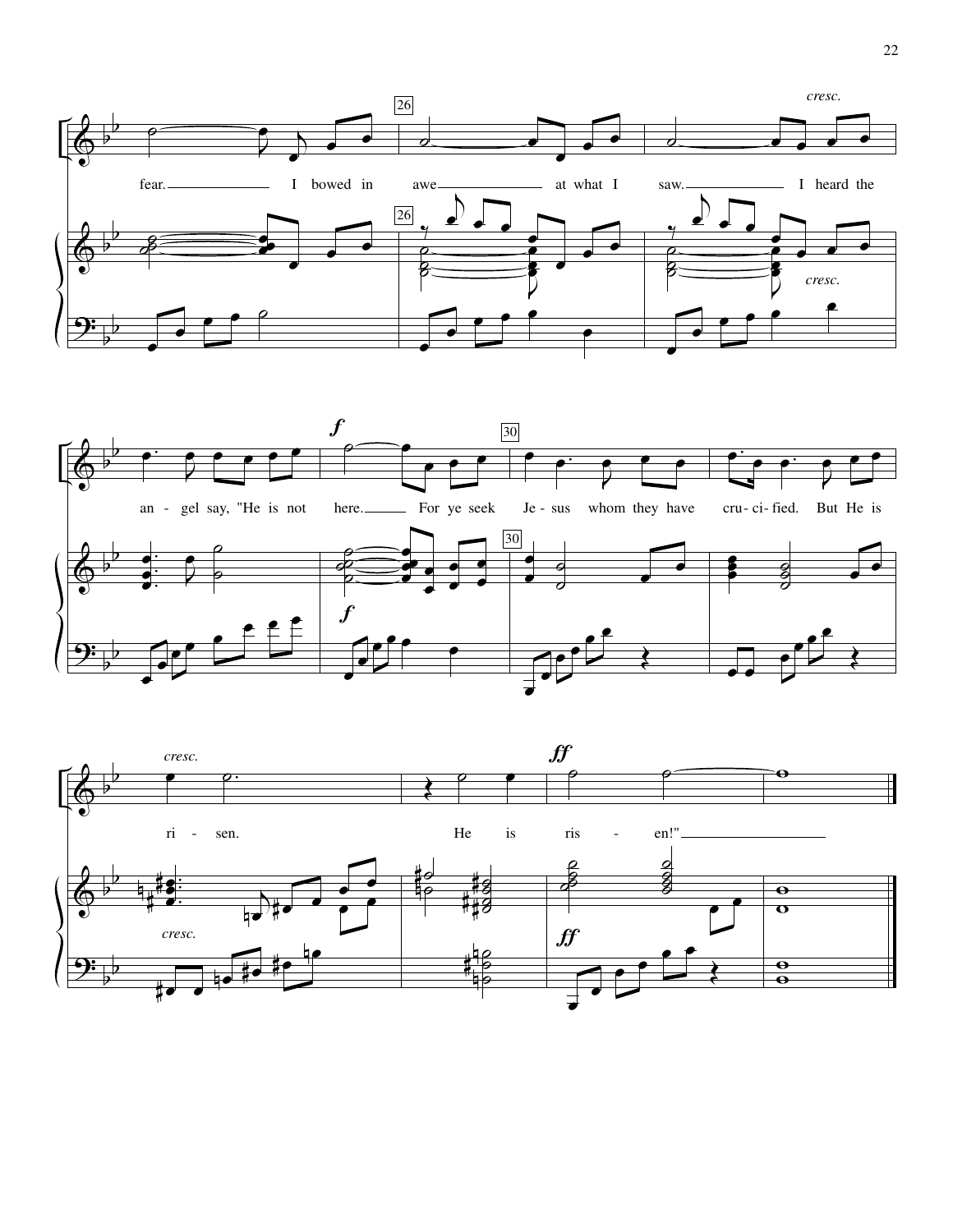Because He Lives **SATB** 

"...He spoke only one word to me. "Mary." (music begins) ...No, more than that, the most glorious morning the world has ever known."









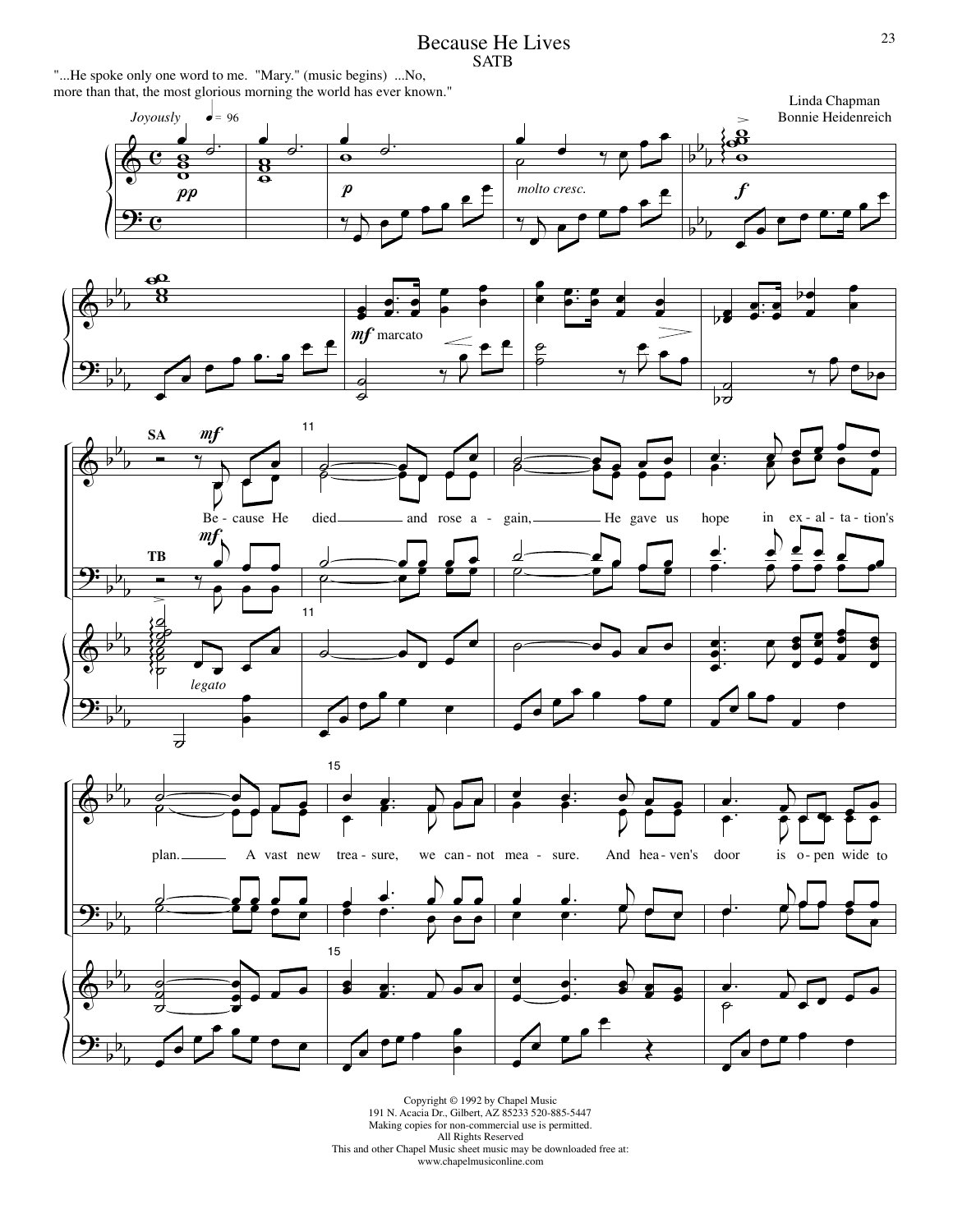



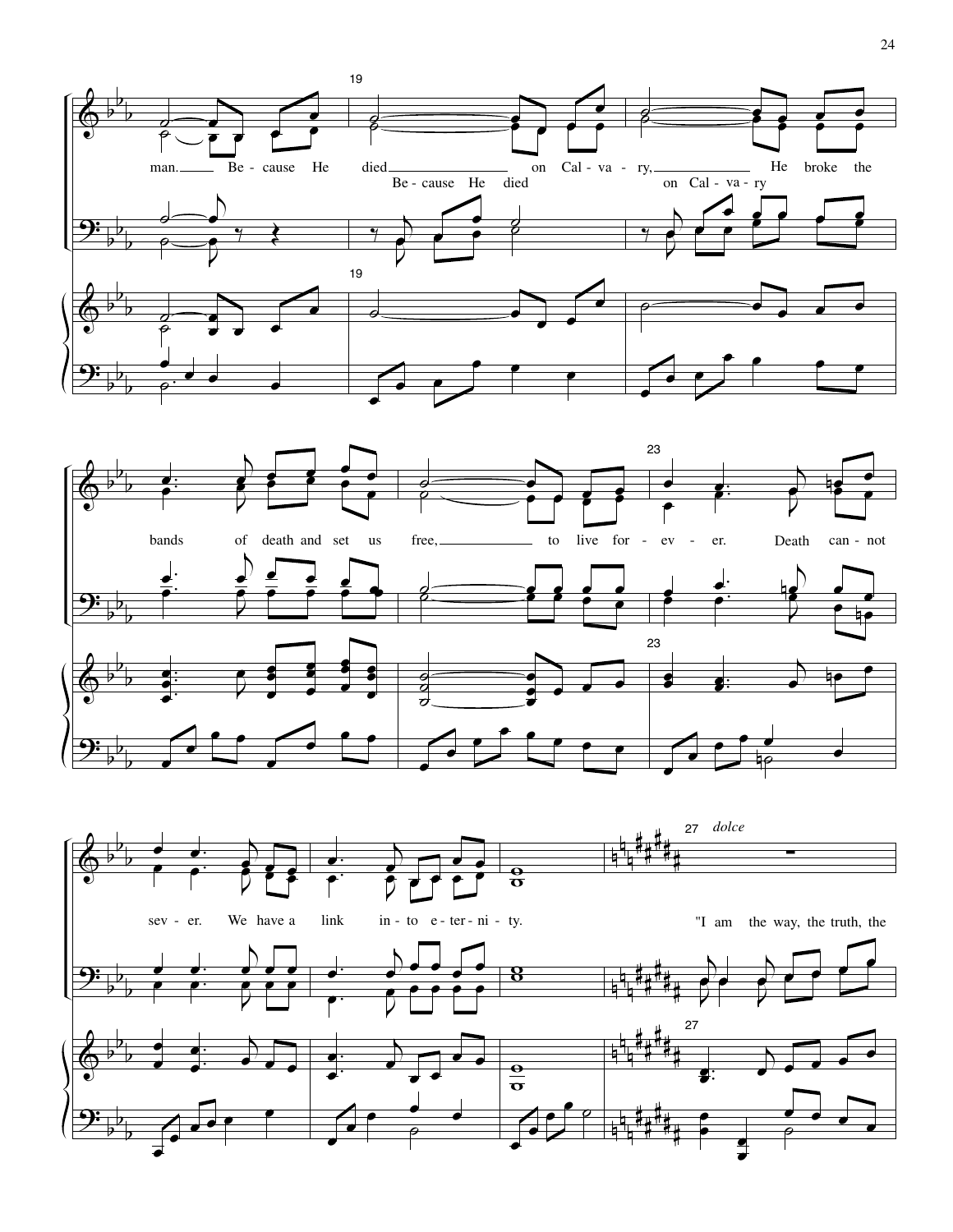



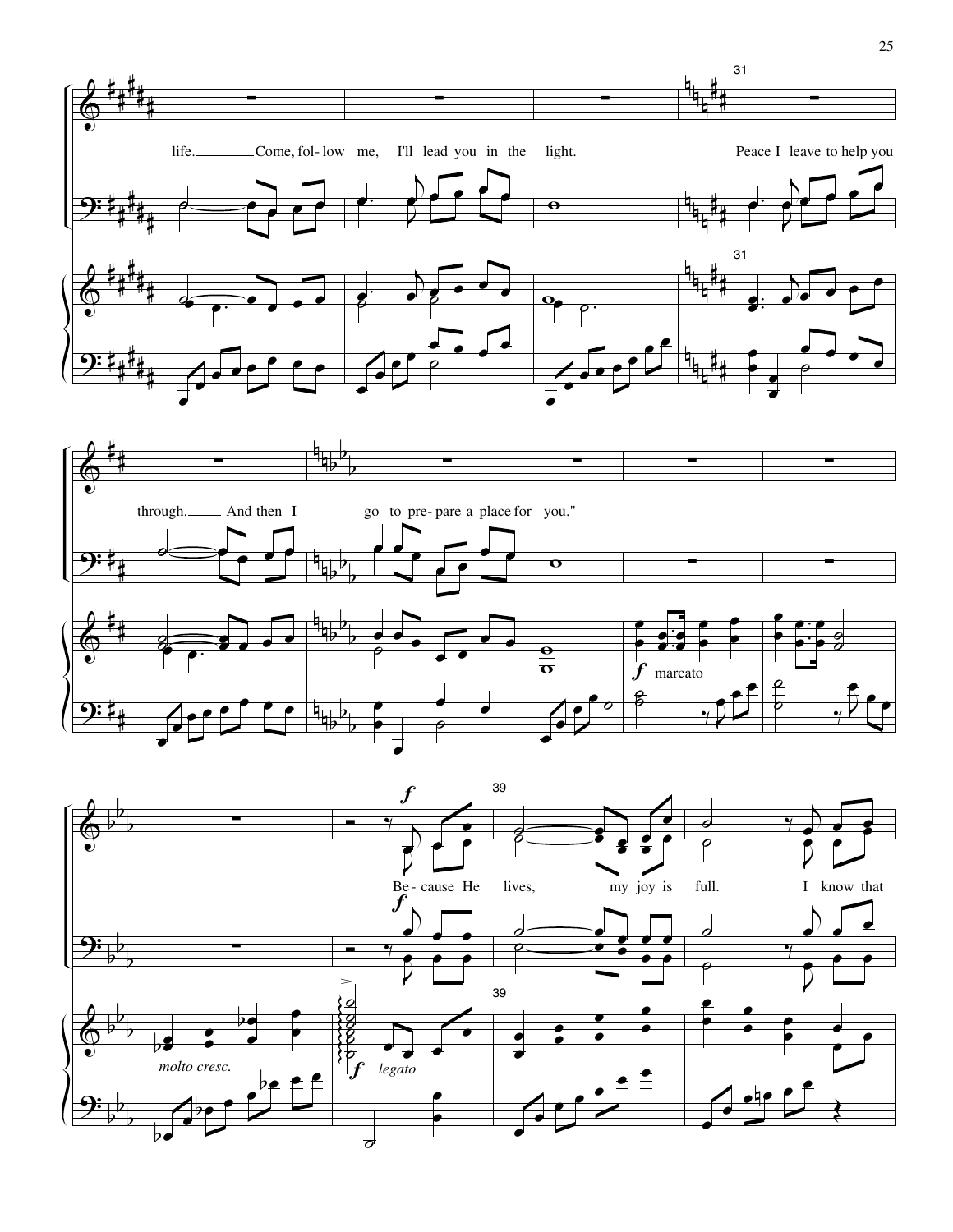



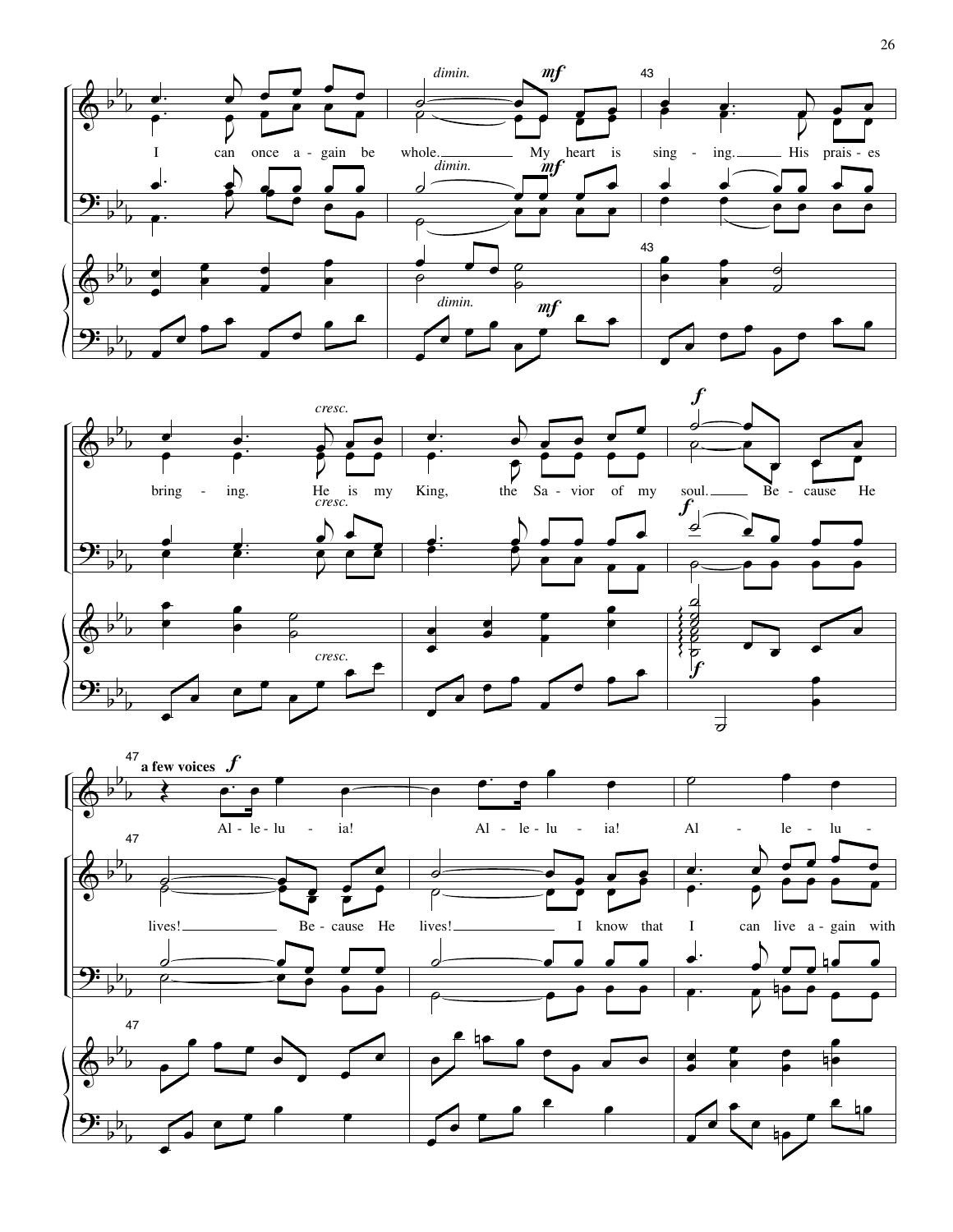



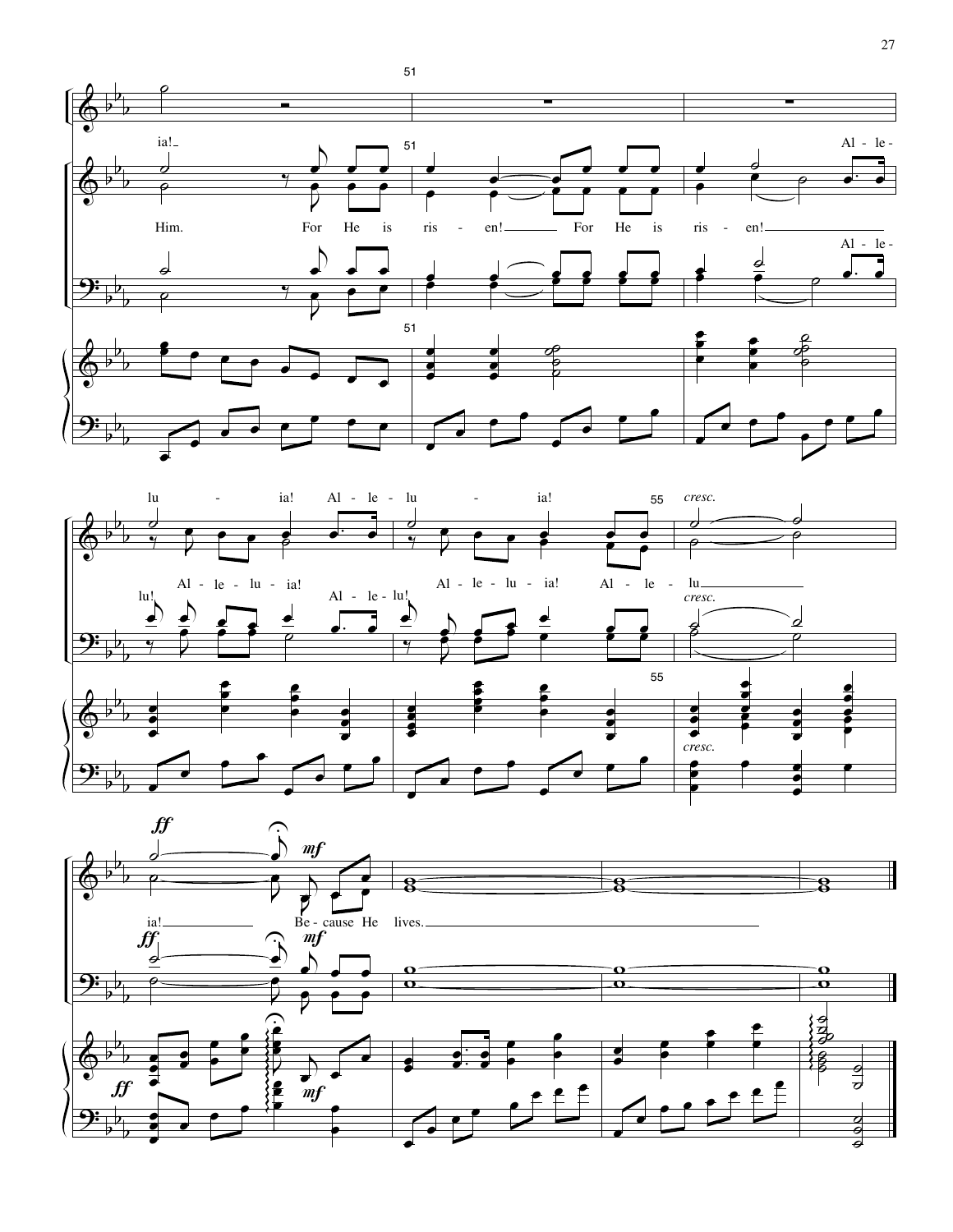# **Because He Lives**

**Narrations** 

## **Villager from Bethany**

 As a villager from Bethany, I had celebrated many Passovers with my family. But there was something different about this year. The Nazarene was coming...He who was called Jesus. It had been noised about that He was a great teacher; that He healed the sick and even raised the dead. But more than this, His followers whispered that He was the Holy One we have been waiting for. Cout it be so?

 As I stood outside my house with friends, questioning these very things, two men approached. Instead of greeting us, they proceeded to unleash my newest colt which stood next to its mother--and then to lead it away! I was amazed! Quickly, I hurried to them calling out, "Stop! Why are you doing this?"

One turned toward me and said simply, "My Lord has need of him."

 I stood frozen in my steps and then heard myself saying, "Yes, of course. Go in peace."

 I sat for many long moments staring down the empty path, wondering. (pause, **music starts**)

 I heard it softly at first--the voices of people coming over the hill drawing closer. They were excited, yes. But it was more than that. They were jubilant, cheering joyously and casting palm branches, foliage and even their own clothing like a carpet on the ground!

 I shall never forget the majesty of that moment as the man called Jesus rounded the corner, surrounded by great multitudes of people honoring him as King of the Jews--riding on my colt.

#### *"Hosanna!"*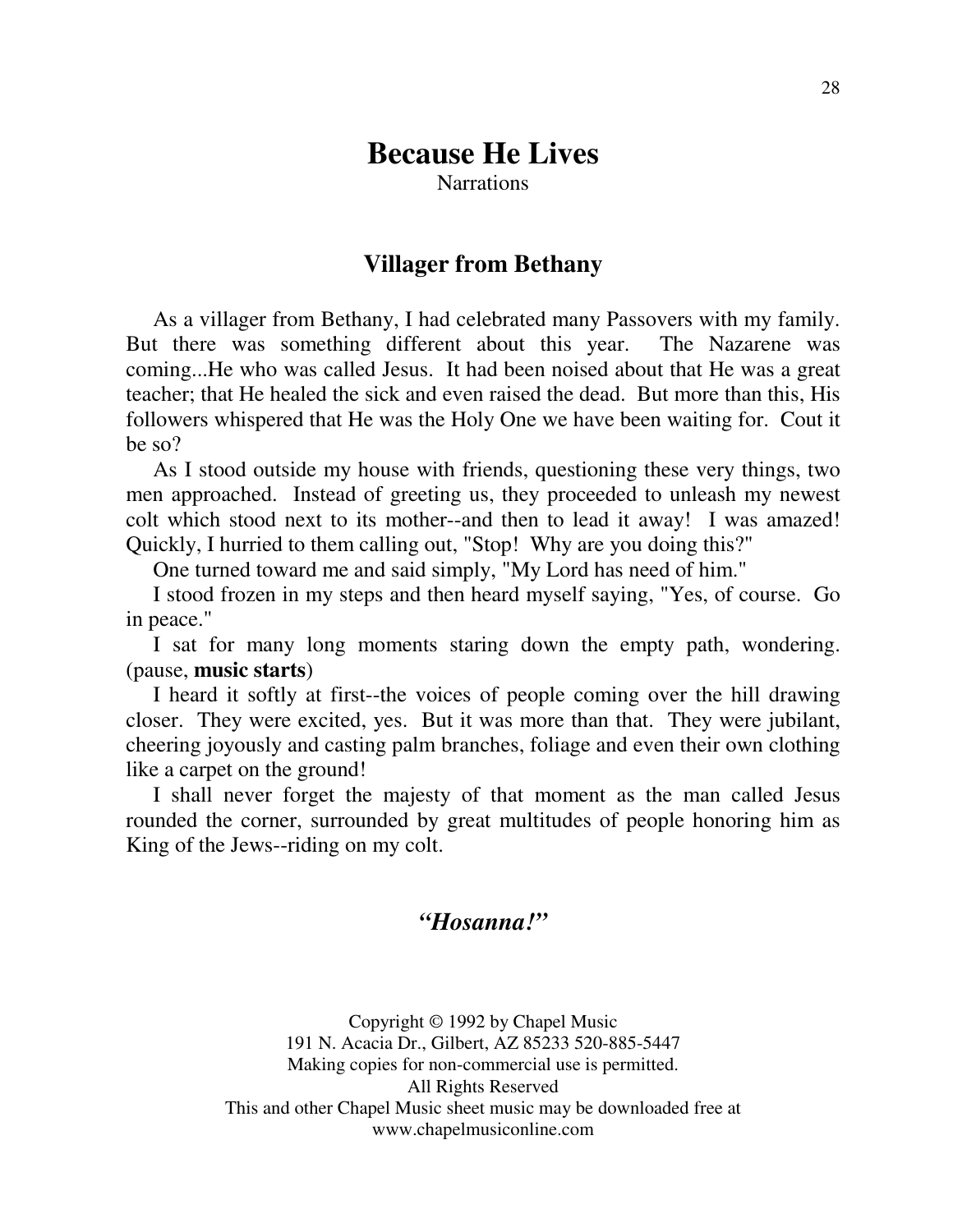#### **John the Beloved**

 They were praising Him in the streets, shouting hosannas as He entered the city. How could I have known that by the end of the week, all would change.

 On the night of Passover, He took our little group to an upper room. While we were there, He spoke to us of love, calling it a **new** commandment. He lifted love to the highest level, and then stooped as a lowly servant to wash the dust from our feet. He taught that love comes wrapped in obedience, and that a man could have no greater love than to lay down his life for a friend. I did not realize...at that moment He was preparing to lay down His own life, not just for one friend, but for all of humanity. Truly, His love for us ran deeper than I could imagine. Was it possible for me to learn to love others with that same intensity? The thought was staggering.

 After supper, we went to a garden on the Mount of Olives, a favorite spot of the Master's. He asked if I would wait for Him with Peter and James, while He prayed. Of course I would wait for Him. How I loved Him! And how honored to be called by Him John the Beloved.

 As I watched Him walk slowly down the path to His private place of prayer, my heart did indeed fill with love, and I felt in small measure that peace of which He had spoken. (pause)

 The hour was late and the food of the evening lay heavy upon me. I would wait for Him, yes, but perhaps it would not matter if I rested my eyes for just a moment. **(music starts)** Little did I know that as I slept, my Savior would offer the greatest sacrifice the world has ever known...out of love.

*"Gethsemane"*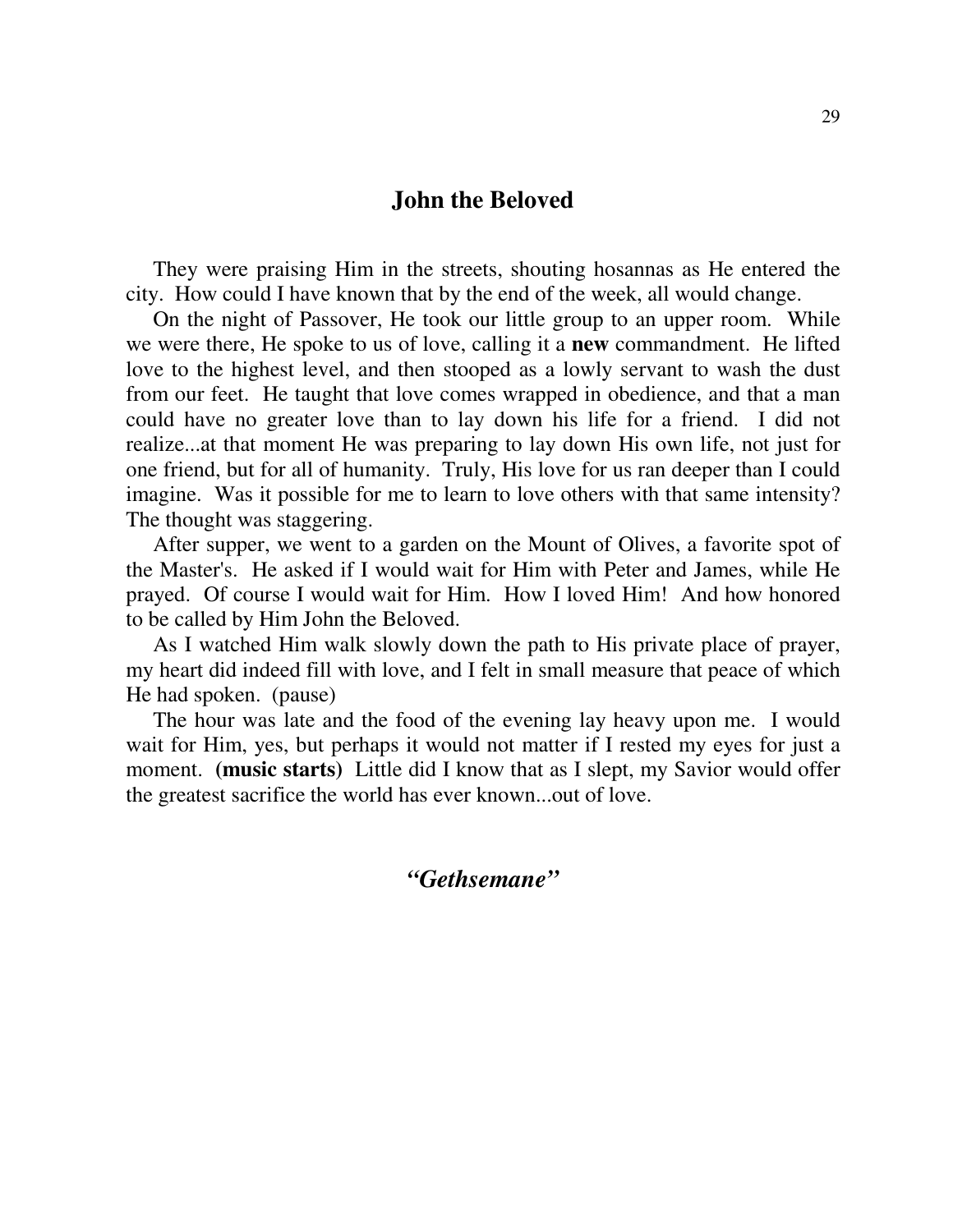#### **Peter**

 Betrayed with a kiss. What perverted thinking had chosen this symbol of love for such a vile purpose? Earlier, the Lord insisted that I, Peter, would also deny Him. Impossible! I would defend him with my life.

 And yet, this all happened so quickly that it was over before I knew what to do. I watched, crouching behind the tree as the Temple Guard led the Lord away in chains. How could this be? There was never a man born who was more kind, honest and wise. Indeed, I worshipped at His feet. And yet, His life was in danger in the hands of "holy" men whose job it was to protect us from evil.

 Yes, my Master needed me, and I knew I must find Him and help Him. Would He not do the same for me if I were in trouble?

 Quickly, I hurried down the path within the sound, but not the sight, of that small army of infidels. If I had stopped to think of the danger that lurked ahead within the Palace of the High Priest, I might not have gone on. Surely, any disciple of Jesus would be unsafe in the den of His enemies.

 But I did not stop to think. All I knew was that the Master was in danger. How could I leave Him alone? I had followed Him since the day I first heard His voice along the shores of the Sea of Galilee. I would follow Him now.

#### *"I'll Follow"*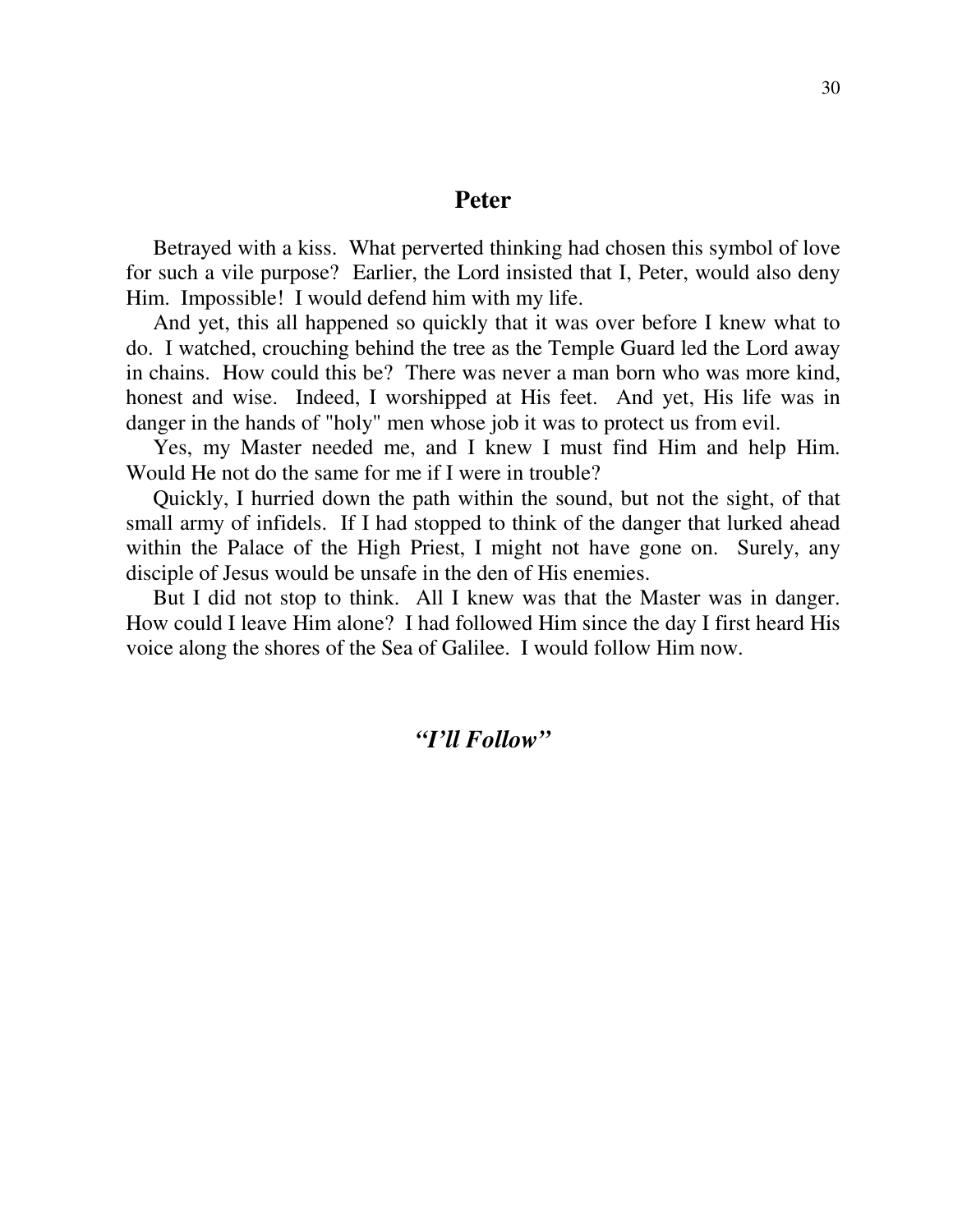#### **Pilate**

 The day began normally enough for a governor of Rome. But before I had a chance for breakfast, I was urgently summoned to the Judgment Hall. There in the courtyard, I was greeted by a most unusual gathering--the chief priests and elders of the Jewish hierarchy. They were in angry discussion, shouting accusations against one who claimed to be a king. And who was the object of their taunts and jeers?...a lone man who seemed meek and gentle.

 When I asked this man if He indeed claimed kingship, He said simply, "Thou sayest." I could find no fault in Him, but those self-righteous Pharisees were insistent that He was guilty of sedition. Now, Rome does not countenance any king save Caesar, but this man was no threat to Caesar, and I did not want to give my blessing to their petty jealousies. Even so, I needed their support. And when they threatened to stir up trouble with Caesar, I knew I was trapped.

 Though I interviewed this man again and again, each time I became more convinced of His innocence. Even my wife begged me to have nothing to do with Him.

 I tried to take the matter to the people, but the crowds at the palace that morning were wild and stood firmly behind Caiaphas and his faithless collection of vipers. Vengeance was in their hearts and they would not be pacified. "Crucify Him!" they shouted. "Crucify Him! He claims to be the son of God!"

 The Son of God? Of course, that could not be...But there was something about the way this man spoke to me that...

 Well, it is none of my affair now. I washed my hands of the whole thing. There is no guilt on my part. And I believe there is no guilt in this man either. The guilt...lies wrapped around the souls of those standing in the palace courtyard.

## *"Crucify Him!"*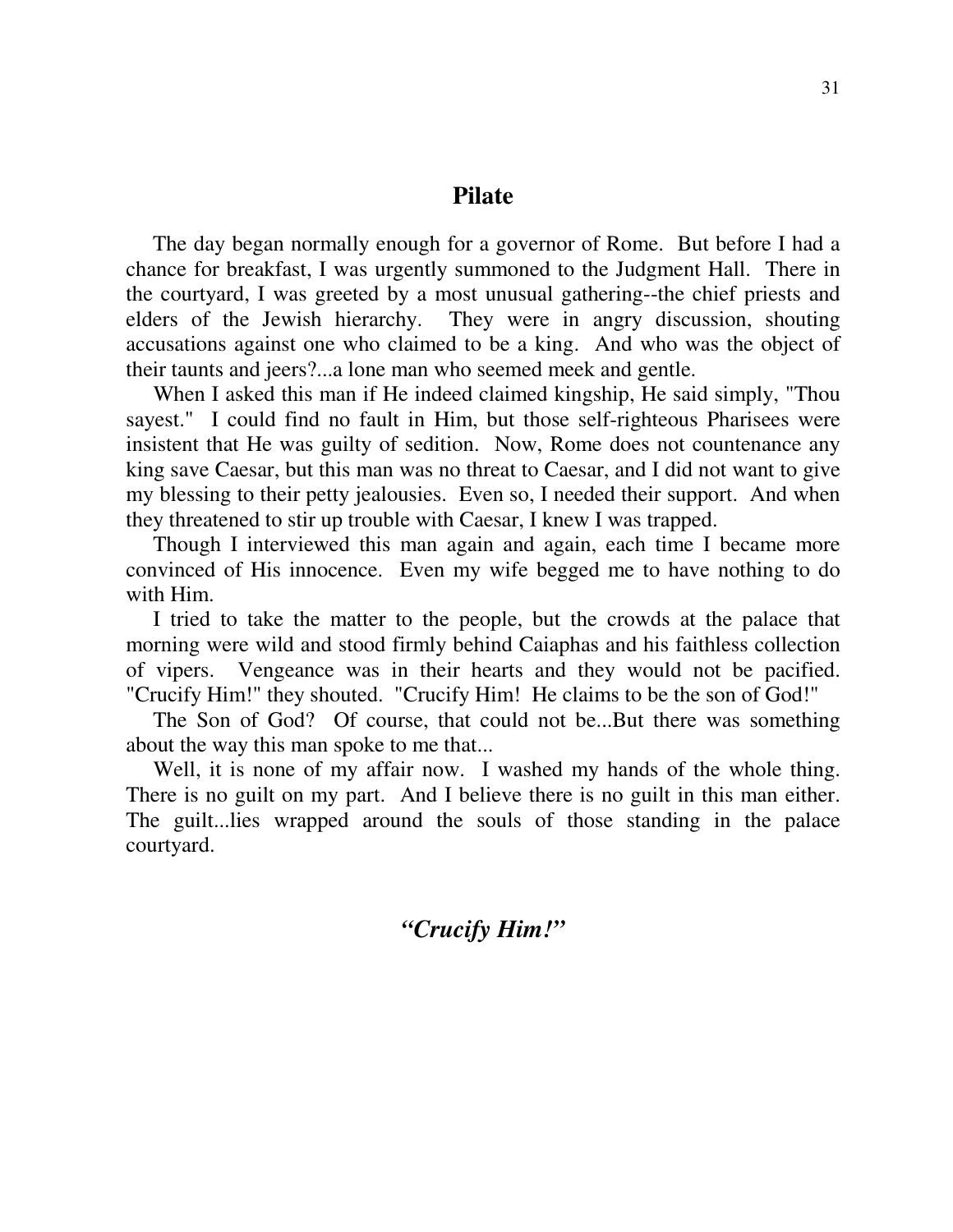#### **Simon of Cyrene**

 The streets of Jerusalem were busy as I entered them. It had been a long journey for me, Simon of Cyrene, and I was glad to finally arrive. At first, I did not notice the rowdy procession coming down the main street...just another criminal doomed for Golgotha. But there was something that caught my attention, and I moved closer to look.

 "Who is this man?" I muttered more to myself than anyone else. I had hardly noticed the woman next to me--a commoner in deep mourning. But her voice answered my question, broken with emotion.

"He is Jesus of Galilee, the promised Messiah."

 No. How could that be? Surely, the King of the Jews would not be dragged down a street wearing a crown of thorns upon a broken and beaten body. And yet...his eyes...

 "You! There!" Before I could answer, the Roman soldiers grabbed me and led me to the side of the prisoner, taking the burden of the cross from His shoulders and placing it upon mine. (*music begins*) The weight was staggering, but somehow, there was power in the air, and as I moved slowly toward the hill of the skull, I felt honored to walk beside this man.

 Could the old woman be right? If He was indeed the Messiah, these people were making a terrible, tragic mistake.

#### *"Crucify Him" (Reprise)*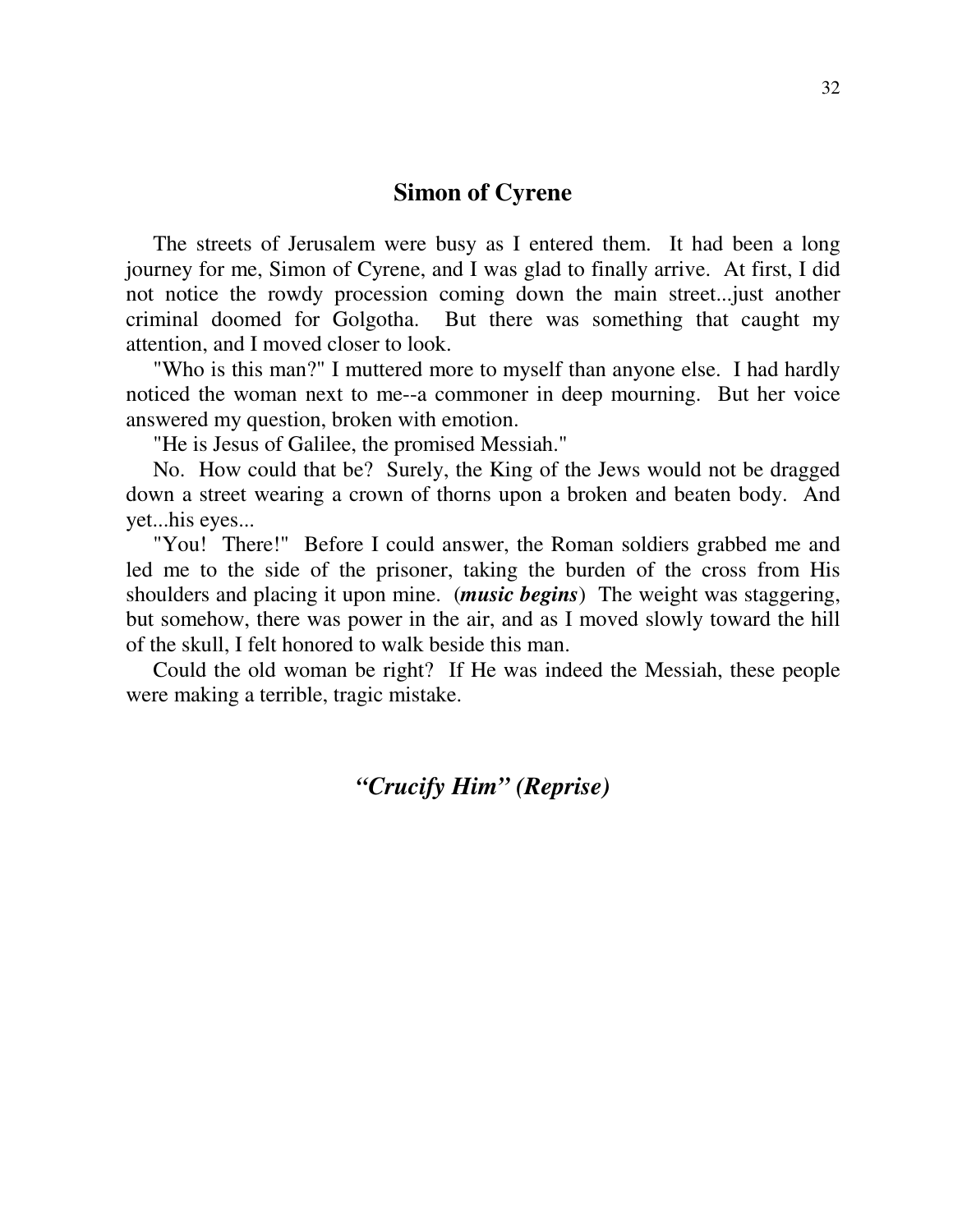#### **Centurion**

 Darkness...It was the darkness that made me notice; a deep, oppressive darkness that settled over the entire land. Something was different here. As a centurion, I tended to many crucifixions, and I had grown calloused to pain and suffering. But it wasn't the anguish of this victim that gripped me, though that was indeed present, it was the peace, the control, and above all, the love. It made this seeming tragedy an event of "worship". As the darkness descended, He looked down upon my men, trained in brutality, the source of His agony, and then asked His father to forgive them. Stunned, I looked about for His father, doubtless someone of great power with a capacity to forgive such barbaric action, but I saw no one.

 I did see His mother, as did He, weeping at His feet. In total tenderness, He asked a friend to care for her and take her as his own. Then He comforted the poor thieves who were hanging next to Him and promised to meet them in paradise. There was no self-serving pity here, only concern for others.

 Who was this man? The sign above His head proclaimed, "King of the Jews". It was strange. If He was their king, why were they killing Him?

 From the depths of this scene mixed so oddly with hope and despair, there came a loud cry, an awful cry, "My God, my God! Why hast thou forsaken me?" Some of my men thought He called for Elias the prophet, and offered Him vinegar to drink, but not I. I came closer to look at this man who knew God so well.

 As I drew near, He uttered his final words. "It is finished. Father, into thy hands I commend my spirit." There it was again. Father. Could it be...dare I think it?

 But my thoughts were interrupted by a storm's dark rumble which suddenly grew louder and more violent. I was scarcely able to stand, for the ground heaved and groaned beneath me. The earth itself seemed to be in terrible mourning over the death of this man. A mortal man? (*music begins*) No. A new thought swelled in my heart, bringing tears to my eyes and joy to my soul.

 I looked again into the face of the one on the cross. "Truly, this was the Son of God!"

*"Calvary" (Reprise)*